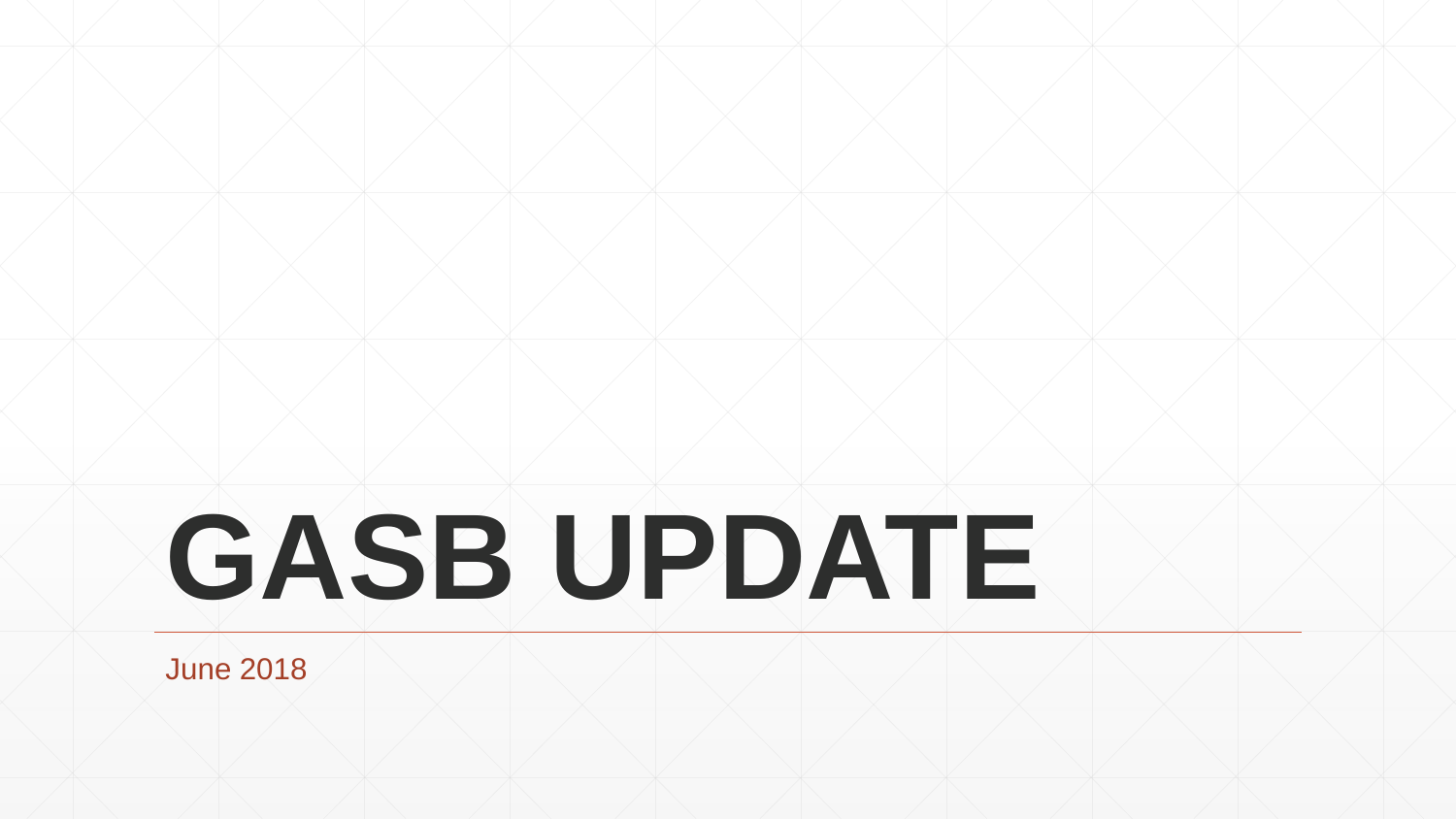#### **GASB UPDATES**

- GASB View of Revenue Recognition (Operating/Non-Operating)
- GASB 74/75 in Relation to GASB 84 Do you have a Fiduciary Fund
- GASB 61 Component Units
- GASB 87 Leases No Easy Way Out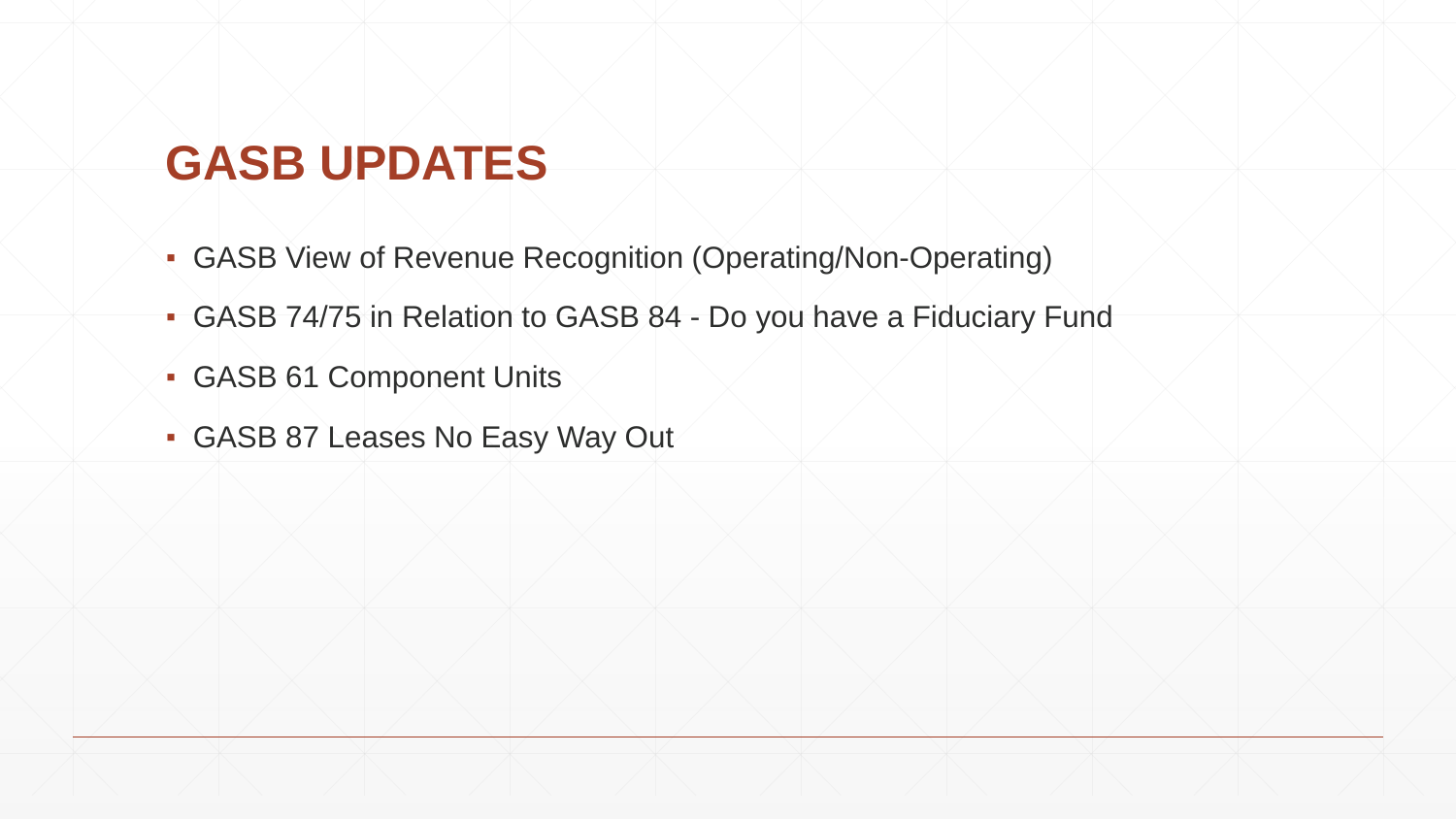## **Revenue Recognition**

Exchange or Non-Exchange Revenue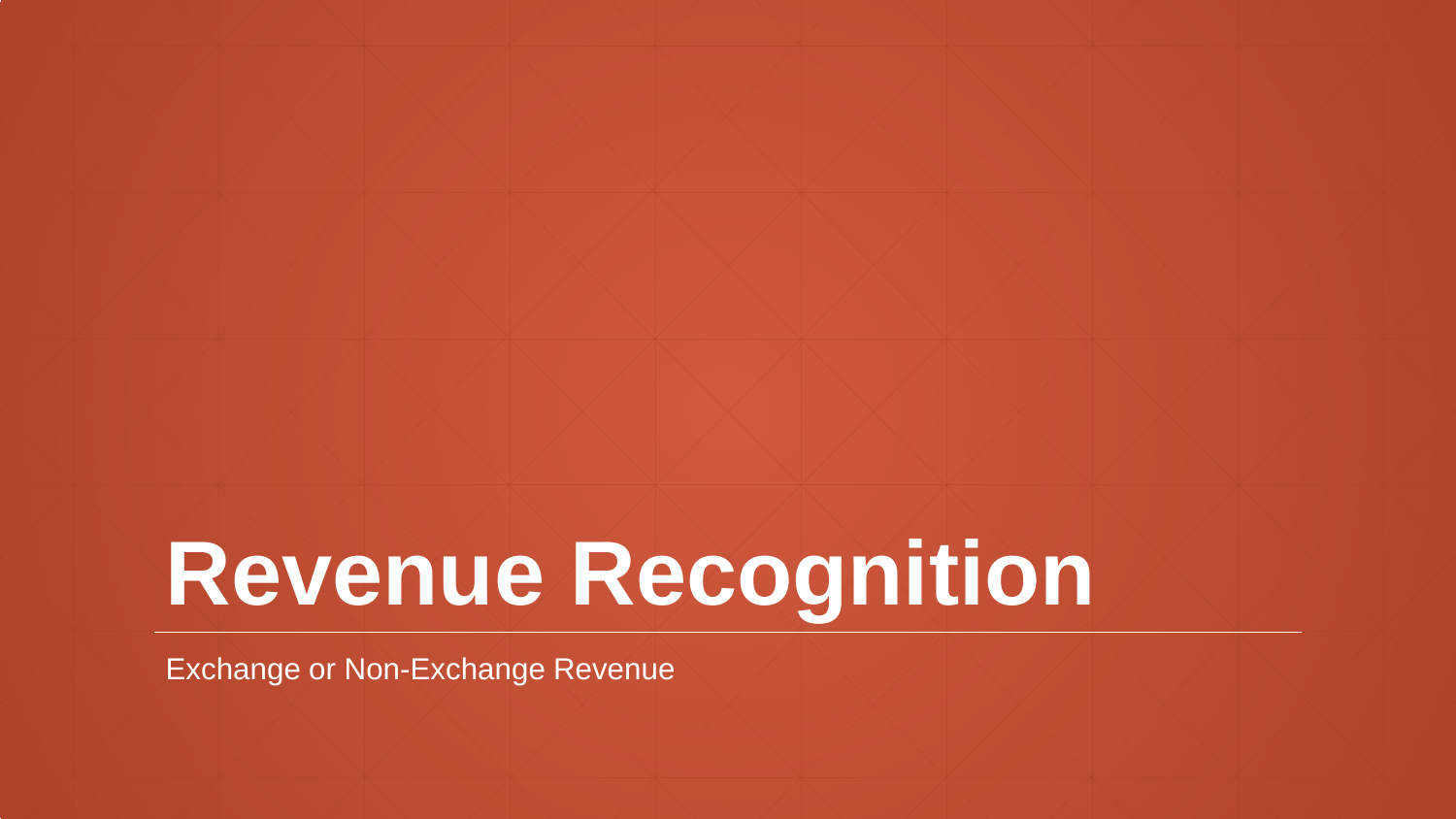#### **GASB FUNDS**

- **Business Type Activity Proprietary Fund**
- GASB Models We are a small portion of what they deal with on regular basis.
- Common BTA are Hospitals, Housing Authorities and Transit Authorities.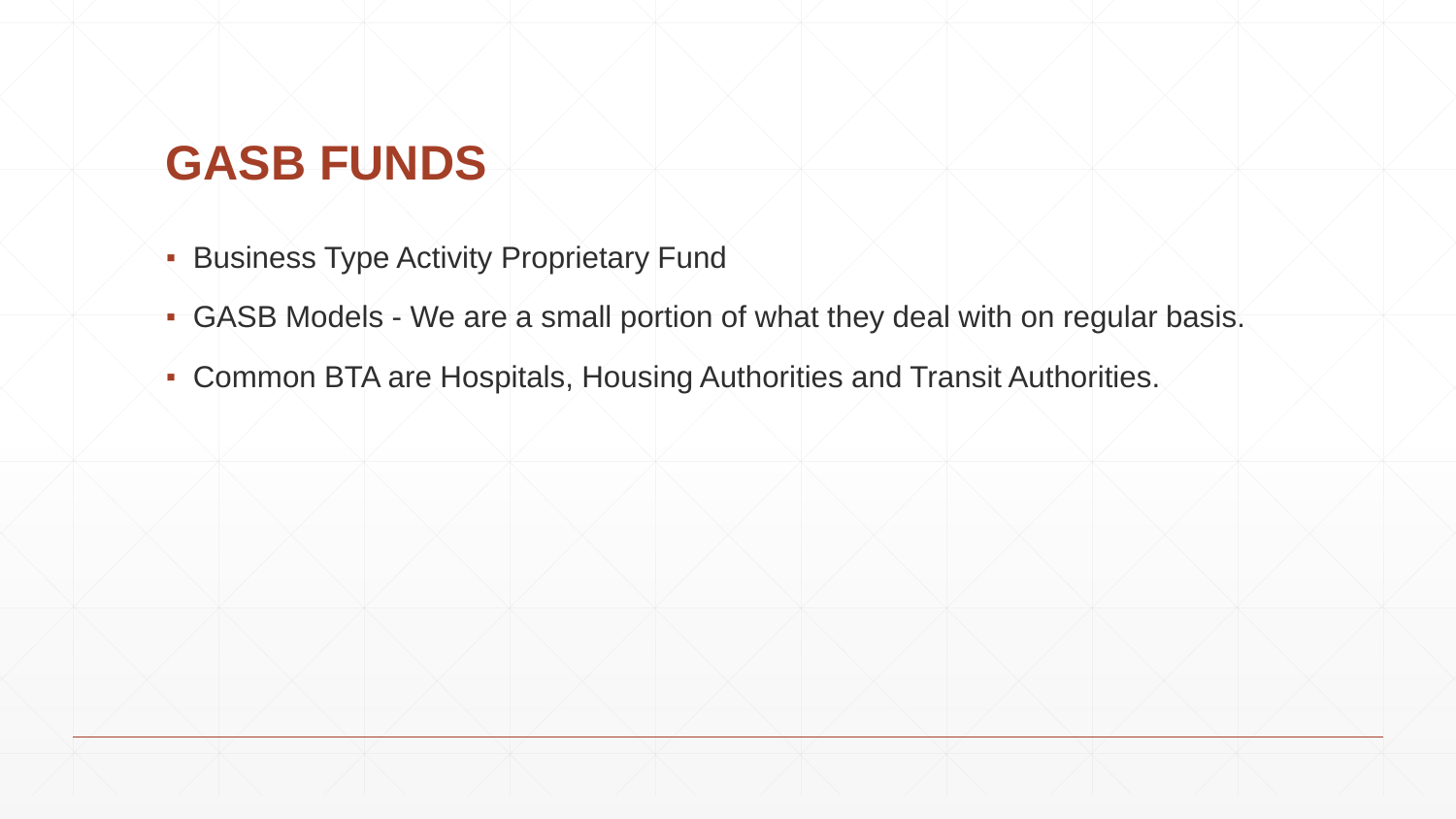#### **Operating Revenues**

| Rental revenues, net            | 1,288,450 |
|---------------------------------|-----------|
| <b>Government grants</b>        | 5,282,984 |
| Other income                    | 1,071,785 |
| <b>Total Operating Revenues</b> | 7,643,219 |

| <b>Non-Operating Revenues (Expenses)</b>       |            |
|------------------------------------------------|------------|
| Interest income                                | 82,448     |
| <b>Government grants</b>                       | 5,282,984  |
| Interest expense                               | (776, 144) |
| <b>Total Non-Operating Revenues (Expenses)</b> | 4,589,288  |

#### **Operating Revenue**

- A Top Presentation
- B Bottom Presentation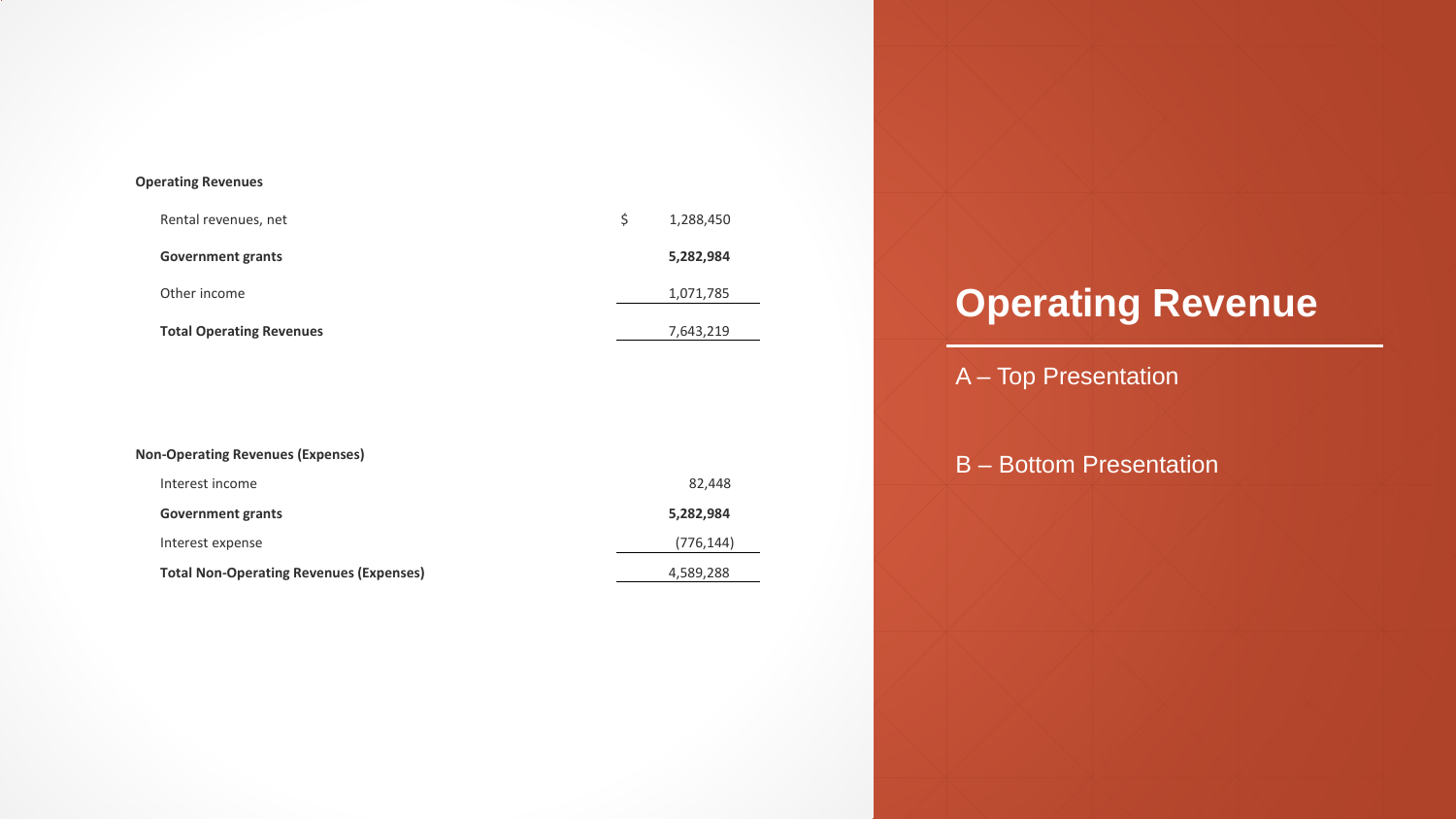#### **GASB Revenue Definitions**

- **Exchange or Exchange Type Revenue** 
	- Each party receives and gives up essentially equal values
- **Non-Exchange Type Revenue** 
	- Government gives (or receives) value without directly receiving (or giving) equal value in return
- **Tenant Rent considered Exchange Type Revenue and reported in Operating** Revenues
- **Grants are Non-Exchange Type Revenue**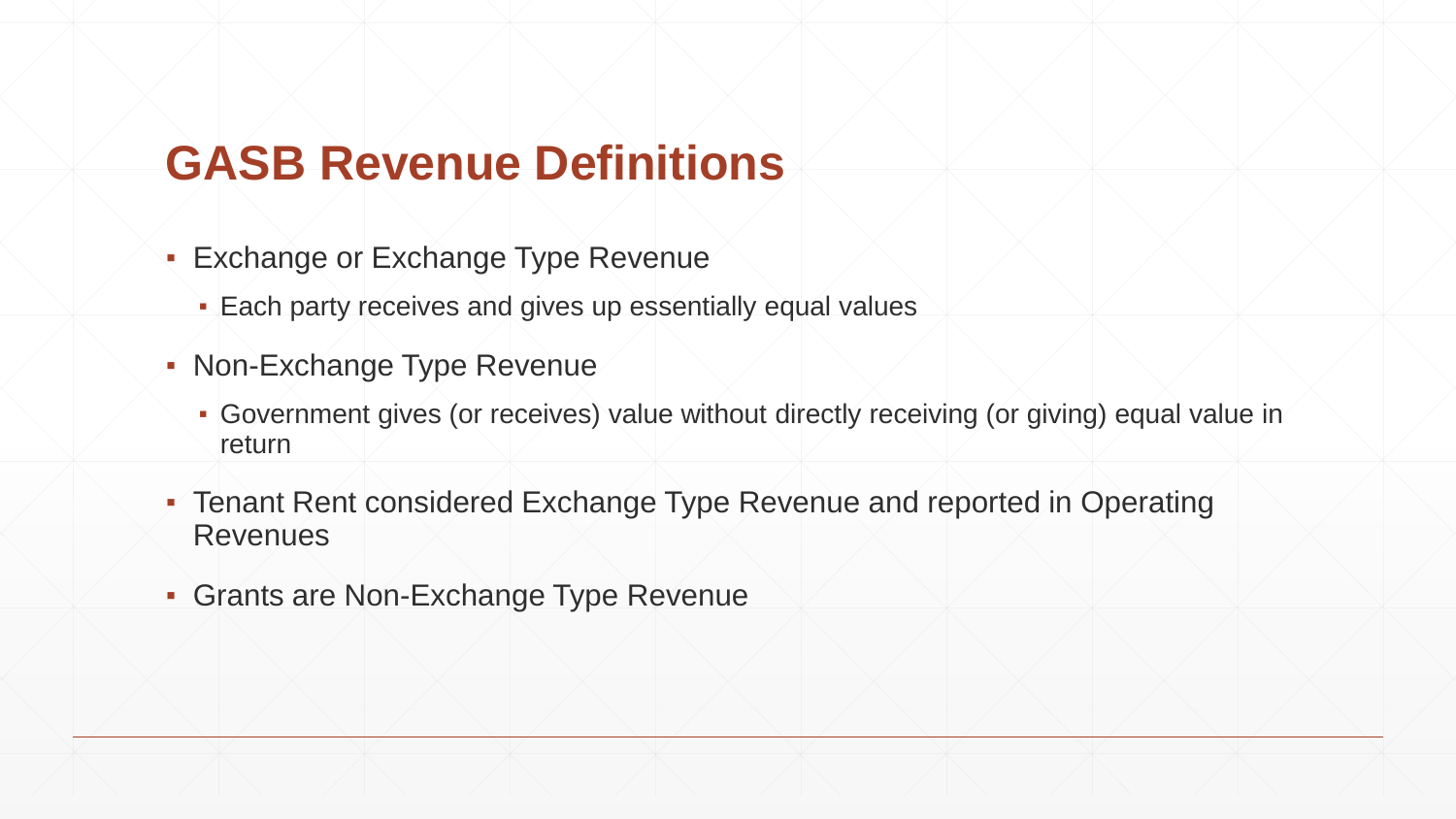#### **Grant Revenue**

- Non Exchange Type Revenue generally reported as **Non-Operating Revenue**
	- Housing Assistance Payments and Section 8 Admin Fees
	- **Public Housing Subsidy**
	- Capital Fund Grants
	- ROSS
- GASB 34 Paragraph 102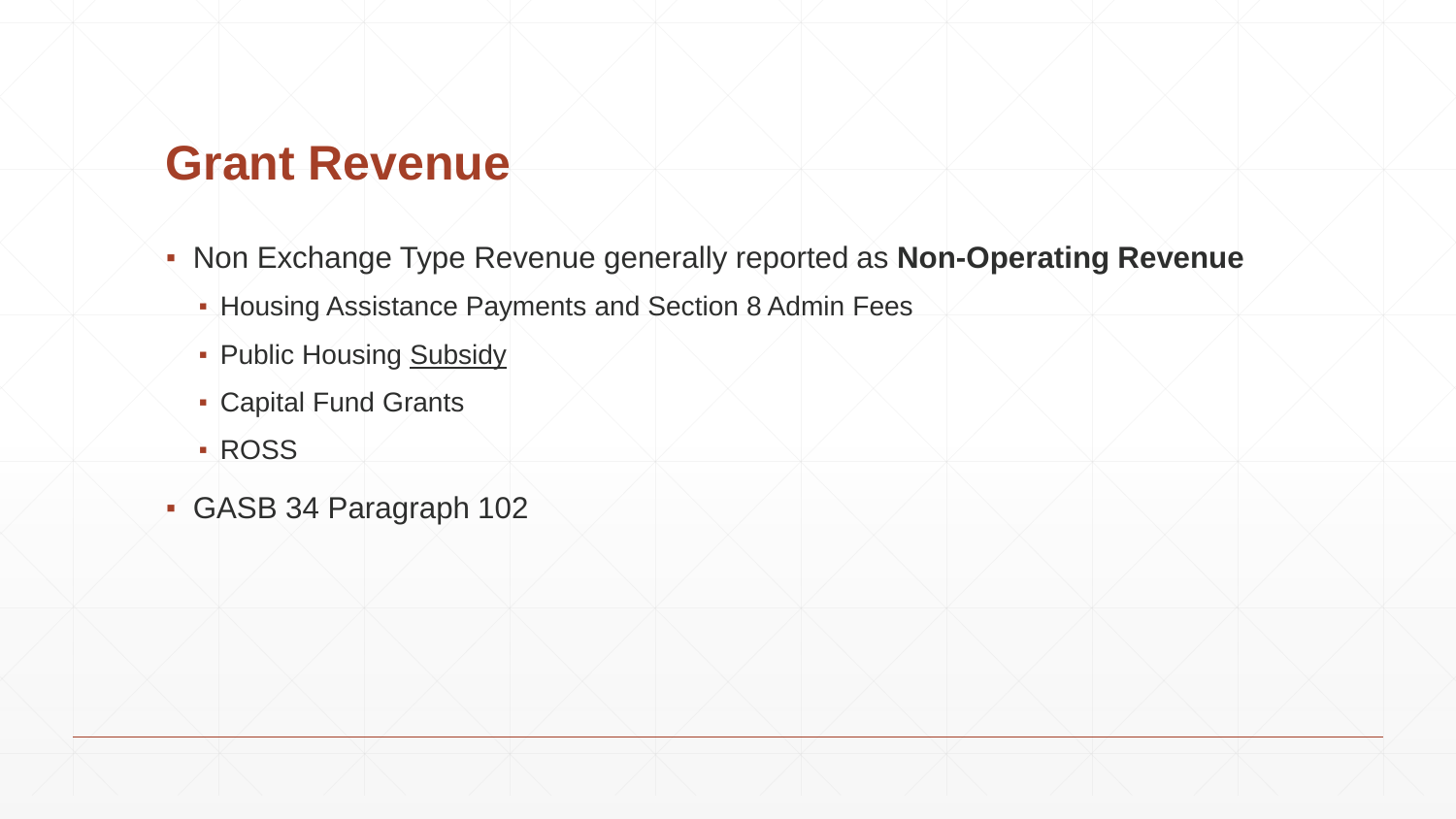**• Governments should establish a policy that defines** operating revenues and expenses that is appropriate to the nature of the activity being reported, disclose it in the summary of significant accounting policies, and use it consistently from period to period. A consideration for defining a proprietary fund's operating revenues and expenses is how individual transactions would be categorized for purposes of preparing a statement of cash flows using **Statement 9**. Transactions for which cash flows are reported as capital and related financing activities, noncapital financing activities, or investing activities normally would *not* be reported as components of <u>operating income</u>.<sup>42</sup> This includes most revenues considered to be nonexchange and exchange-like, such as tax revenues and, in some cases, fees and charges (such as passenger facilities charges).

#### **GASB 34 Paragraph 102 Foot Note #42**

Revenue and expense transactions normally classified as other than operating cash flows from operations in most proprietary funds may be classified as operating revenues and expenses if those transactions constitute the reporting proprietary fund's principal ongoing operations. For example, interest revenue and expense transactions should be reported as operating revenue and expense by a proprietary fund established to provide loans to firsttime homeowners.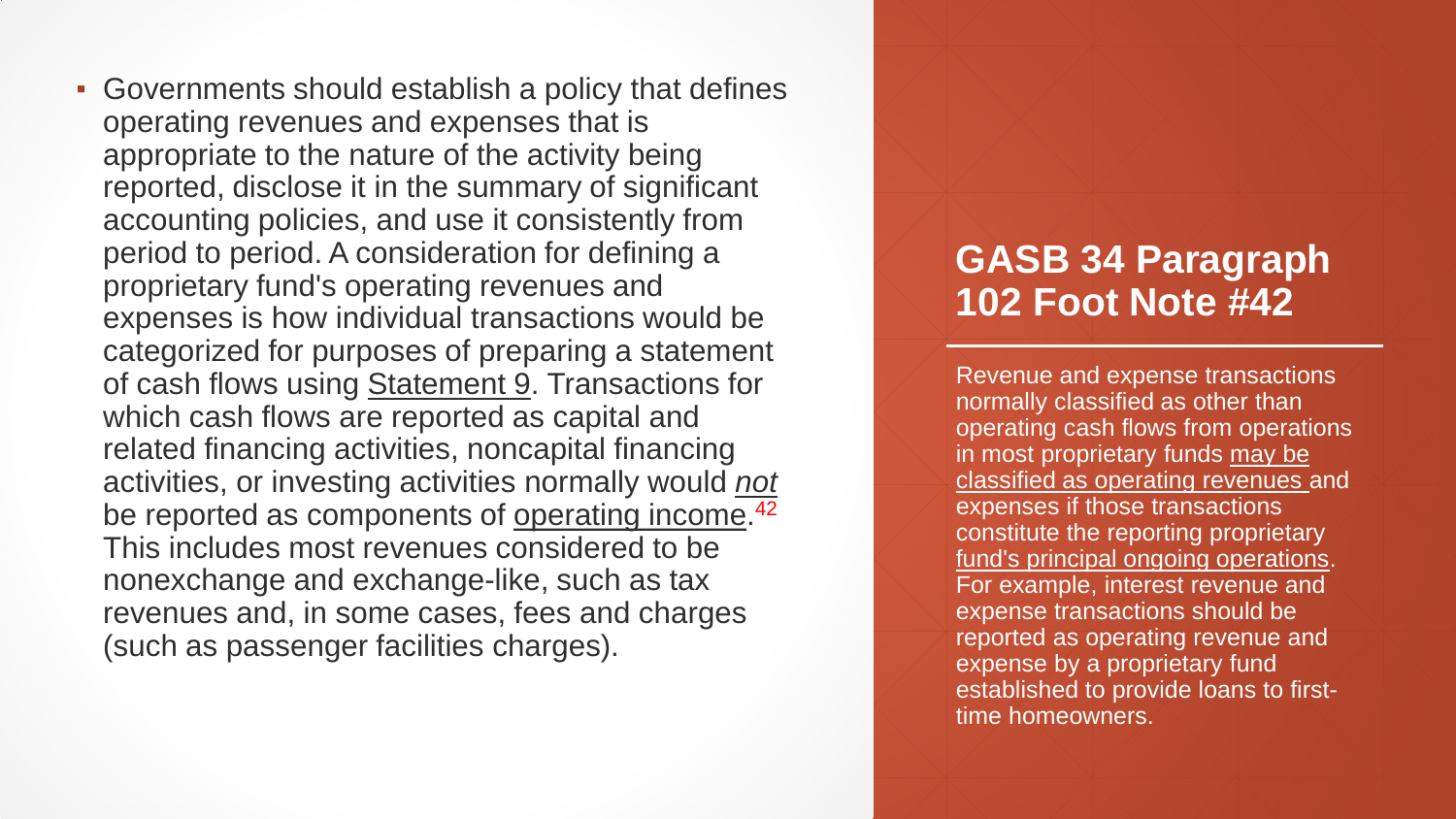- Cash inflows from operating activities include
	- Cash receipts from grants for specific activities that are considered to be operating activities of the grantor government. (A grant arrangement of this type is essentially the same as a contract for services.)

#### **GASB 9 Paragraph 17**

Reporting Cash Flows of Proprietary and Nonexpendable Trust Funds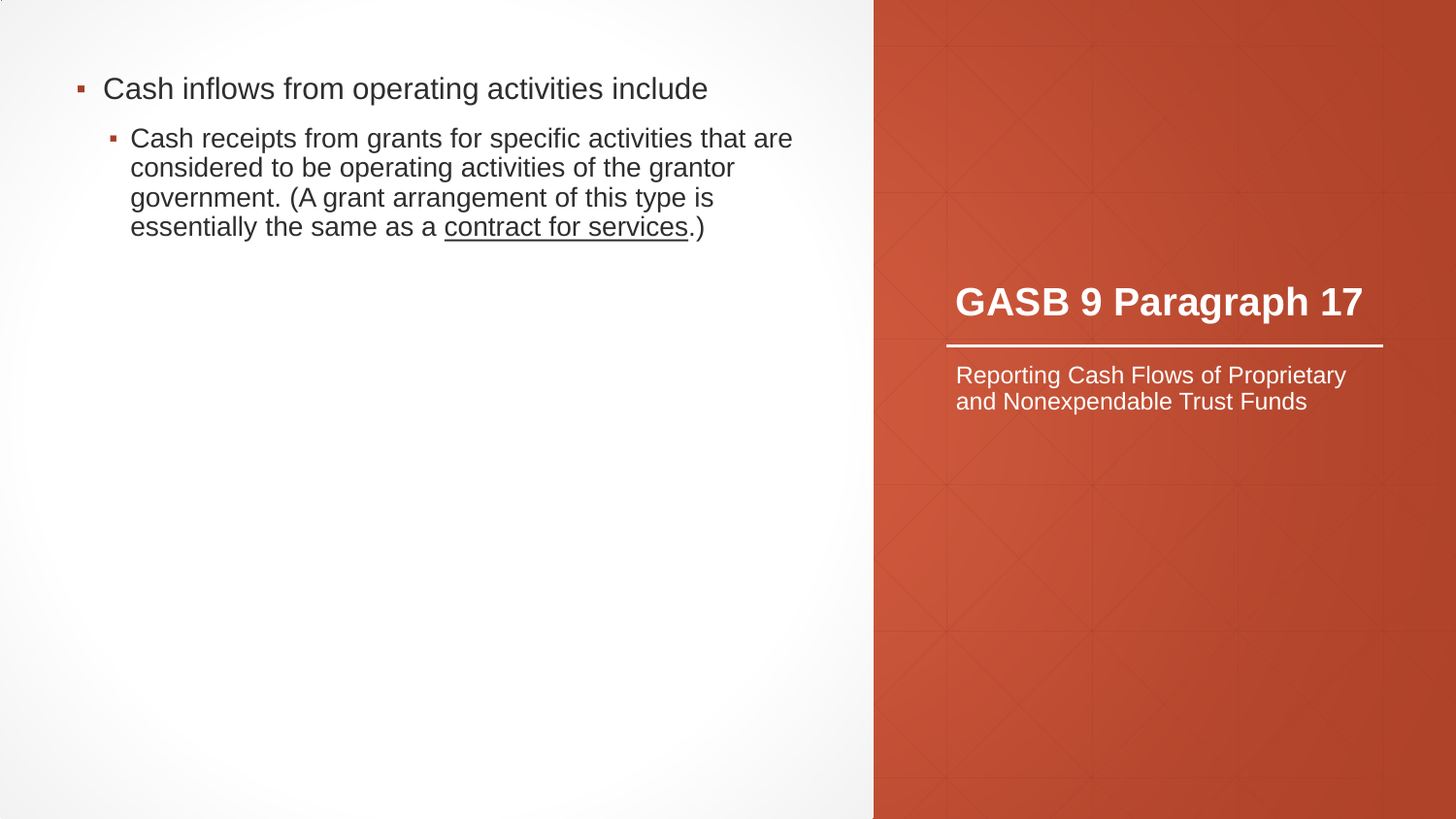### **Revenue Operating or Non-Operating**

#### **Operating**

| <b>Operating Revenues</b>                        |                 |  | <b>Operating Revenues</b>                        |    |             |  |
|--------------------------------------------------|-----------------|--|--------------------------------------------------|----|-------------|--|
| Rental revenues, net                             | Ś.<br>1,288,450 |  | Rental revenues, net                             | Ŝ. | 1,288,450   |  |
| Government grants                                | 5,282,984       |  | Other income                                     |    | 1,071,785   |  |
| Other income                                     | 1,071,785       |  | <b>Total Operating Revenues</b>                  |    | 2,360,235   |  |
| <b>Total Operating Revenues</b>                  | 7,643,219       |  |                                                  |    |             |  |
|                                                  |                 |  | <b>Operating Expenses</b>                        |    |             |  |
| <b>Operating Expenses</b>                        |                 |  | Administration                                   |    | 752,036     |  |
| Administration                                   | 752,036         |  | <b>Tenant services</b>                           |    | 18,831      |  |
| Tenant services                                  | 18,831          |  | Utilities                                        |    | 183,625     |  |
| Utilities                                        | 183,625         |  | Maintenance and operations                       |    | 518,370     |  |
| Maintenance and operations                       | 518,370         |  | General expense                                  |    | 913,303     |  |
| General expense                                  | 913,303         |  | Housing assistance payments                      |    | 4,471,712   |  |
| Housing assistance payments                      | 4,471,712       |  | Depreciation and amortization                    |    | 217,586     |  |
| Depreciation and amortization                    | 217,586         |  | <b>Total Operating Expenses</b>                  |    | 7,075,463   |  |
| <b>Total Operating Expenses</b>                  | 7,075,463       |  |                                                  |    |             |  |
|                                                  |                 |  | <b>OPERATING INCOME (LOSS)</b>                   |    | (4,715,228) |  |
| <b>OPERATING INCOME (LOSS)</b>                   | 567,756         |  |                                                  |    |             |  |
|                                                  |                 |  | <b>Non-Operating Revenues (Expenses)</b>         |    |             |  |
| <b>Non-Operating Revenues (Expenses)</b>         |                 |  | Interest income                                  |    | 82,448      |  |
| Interest income                                  | 82,448          |  | Government grants                                |    | 5,282,984   |  |
| Interest expense                                 | (776, 144)      |  | Interest expense                                 |    | (776, 144)  |  |
| <b>Total Non-Operating Revenues (Expenses)</b>   | (693, 696)      |  | <b>Total Non-Operating Revenues (Expenses)</b>   |    | 4,589,288   |  |
|                                                  |                 |  |                                                  |    |             |  |
| <b>INCOME (LOSS) BEFORE CAPITAL</b>              |                 |  | INCOME (LOSS) BEFORE CAPITAL                     |    |             |  |
| <b>CONTRIBUTIONS AND TRANSFERS</b>               | (125, 940)      |  | <b>CONTRIBUTIONS AND TRANSFERS</b>               |    | (125, 940)  |  |
|                                                  |                 |  |                                                  |    |             |  |
| <b>Capital Contributions and Transfers</b>       |                 |  | <b>Capital Contributions and Transfers</b>       |    |             |  |
| Capital contribution                             | 125,000         |  | Capital contribution                             |    | 125,000     |  |
| <b>Total Capital Contributions and Transfers</b> | 125,000         |  | <b>Total Capital Contributions and Transfers</b> |    | 125,000     |  |
|                                                  |                 |  |                                                  |    |             |  |
| <b>CHANGE IN NET POSITION</b>                    | (940)           |  | <b>CHANGE IN NET POSITION</b>                    |    | (940)       |  |
|                                                  |                 |  |                                                  |    |             |  |

#### Non-Operating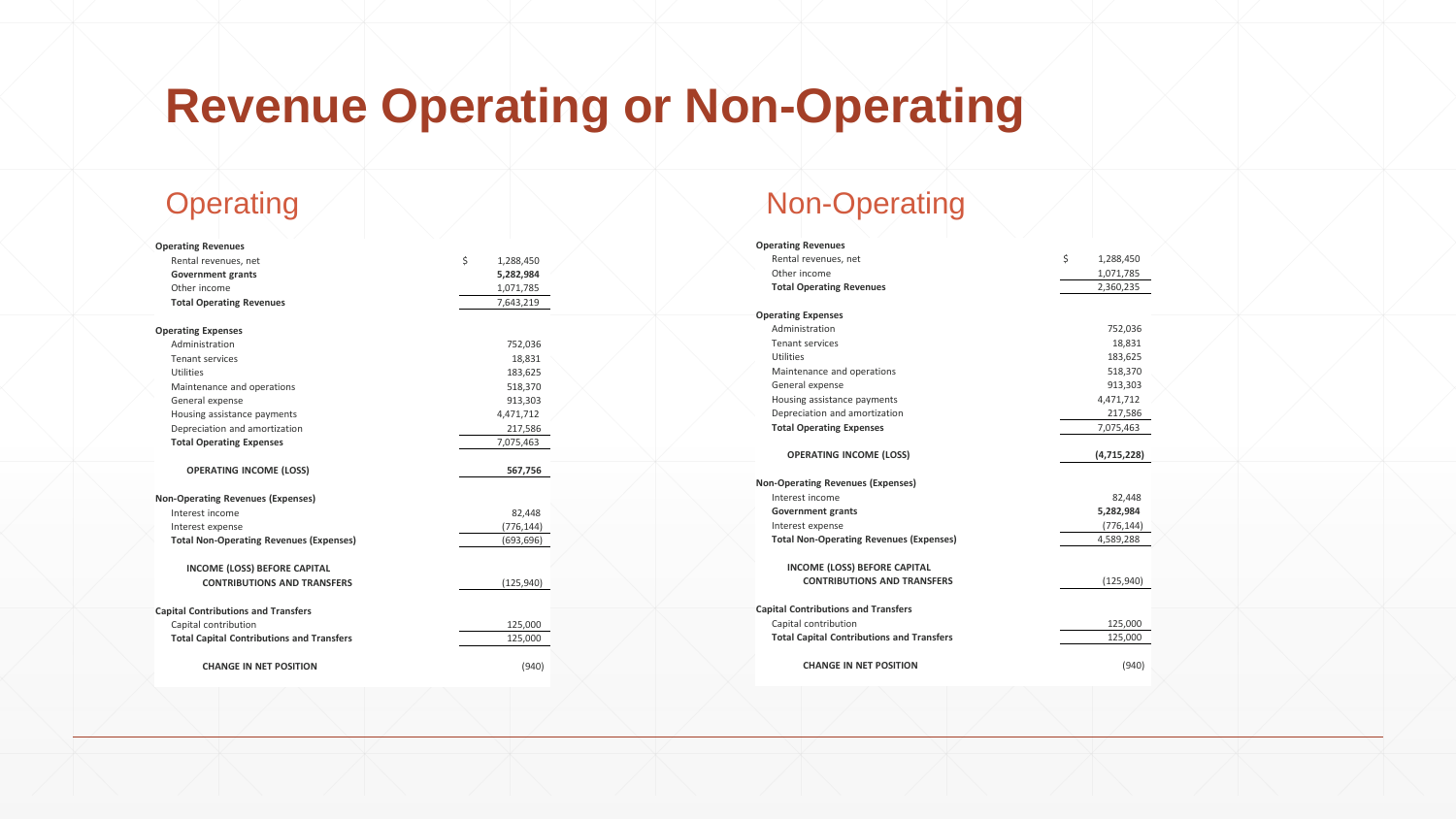#### **Statement of Cash Flows**

| <b>CASH FLOWS FROM OPFRATING ACTIVITIES</b>                     |         |               |  |
|-----------------------------------------------------------------|---------|---------------|--|
| Receipts from tenants and users                                 | Ś       | 2,058,580     |  |
| Receipts from operating grants                                  |         | 5,282,984     |  |
| Payments to suppliers                                           |         | (1,578,895)   |  |
| Payments for housing assistance payments                        |         | (4, 471, 712) |  |
| Payments to personnel                                           |         | (1,012,969)   |  |
| NET CASH FLOW PROVIDED (USED) BY OPERATING ACTIVITIES           |         | 277,988       |  |
| <b>CASH FLOWS FROM CAPITAL AND RELATED FINANCING ACTIVITIES</b> |         |               |  |
| Purchases and construction of capital assets                    |         | (8,020,437)   |  |
| Loan proceeds                                                   |         | (365, 259)    |  |
| Investments proceeds                                            |         | 8,823,885     |  |
| Capital contributions                                           |         | 125,000       |  |
| Principal and interest payments on debt                         |         | (876, 144)    |  |
| NET CASH FLOW PROVIDED (USED) BY CAPITAL AND RELATED            |         |               |  |
| <b>FINANCING ACTIVITIES</b>                                     |         | (312, 955)    |  |
| <b>CASH FLOWS FROM INVESTING ACTIVITIES</b>                     |         |               |  |
| Interest on investments                                         |         | 82,448        |  |
| NET CASH FLOW PROVIDED (USED) BY INVESTING ACTIVITIES           |         | 82,448        |  |
| NET INCREASE (DECREASE) IN CASH AND CASH EQUIVALENTS            |         | 47,481        |  |
| <b>BEGINNING CASH AND CASH EQUIVALENTS</b>                      |         | 393,434       |  |
| <b>ENDING CASH AND CASH EQUIVALENTS</b>                         | $\zeta$ | 440.915       |  |

#### Operating Non-Operating

| CASH FLOWS FROM OPFRATING ACTIVITIES                     |    |             |
|----------------------------------------------------------|----|-------------|
| Receipts from tenants and users                          | Ś  | 2,058,580   |
| Payments to suppliers                                    |    | (1,578,895) |
| Payments for housing assistance payments                 |    | (4,471,712) |
| Payments to personnel                                    |    | (1,012,969) |
| NET CASH FLOW PROVIDED (USED) BY OPERATING ACTIVITIES    |    | (5,004,996) |
| CASH FLOWS FROM NONCAPITAL FINANCING ACTIVITIES          |    |             |
| Receipts from operating grants                           |    | 5,282,984   |
| NET CASH FLOW PROVIDED (USED) BY INVESTING ACTIVITIES    |    | 5,282,984   |
| CASH FLOWS FROM CAPITAL AND RELATED FINANCING ACTIVITIES |    |             |
| Purchases and construction of capital assets             |    | (8,020,437) |
| Loan proceeds                                            |    | (365, 259)  |
| Investments proceeds                                     |    | 8,823,885   |
| Capital contributions                                    |    | 125,000     |
| Principal and interest payments on debt                  |    | (876, 144)  |
| NET CASH FLOW PROVIDED (USED) BY CAPITAL AND RELATED     |    |             |
| <b>FINANCING ACTIVITIES</b>                              |    | (312, 955)  |
| <b>CASH FLOWS FROM INVESTING ACTIVITIES</b>              |    |             |
| Interest on investments                                  |    | 82,448      |
| NET CASH FLOW PROVIDED (USED) BY INVESTING ACTIVITIES    |    | 82,448      |
| NET INCREASE (DECREASE) IN CASH AND CASH EQUIVALENTS     |    | 47,481      |
| BEGINNING CASH AND CASH EQUIVALENTS                      |    | 393,434     |
| <b>ENDING CASH AND CASH EQUIVALENTS</b>                  | \$ | 440,915     |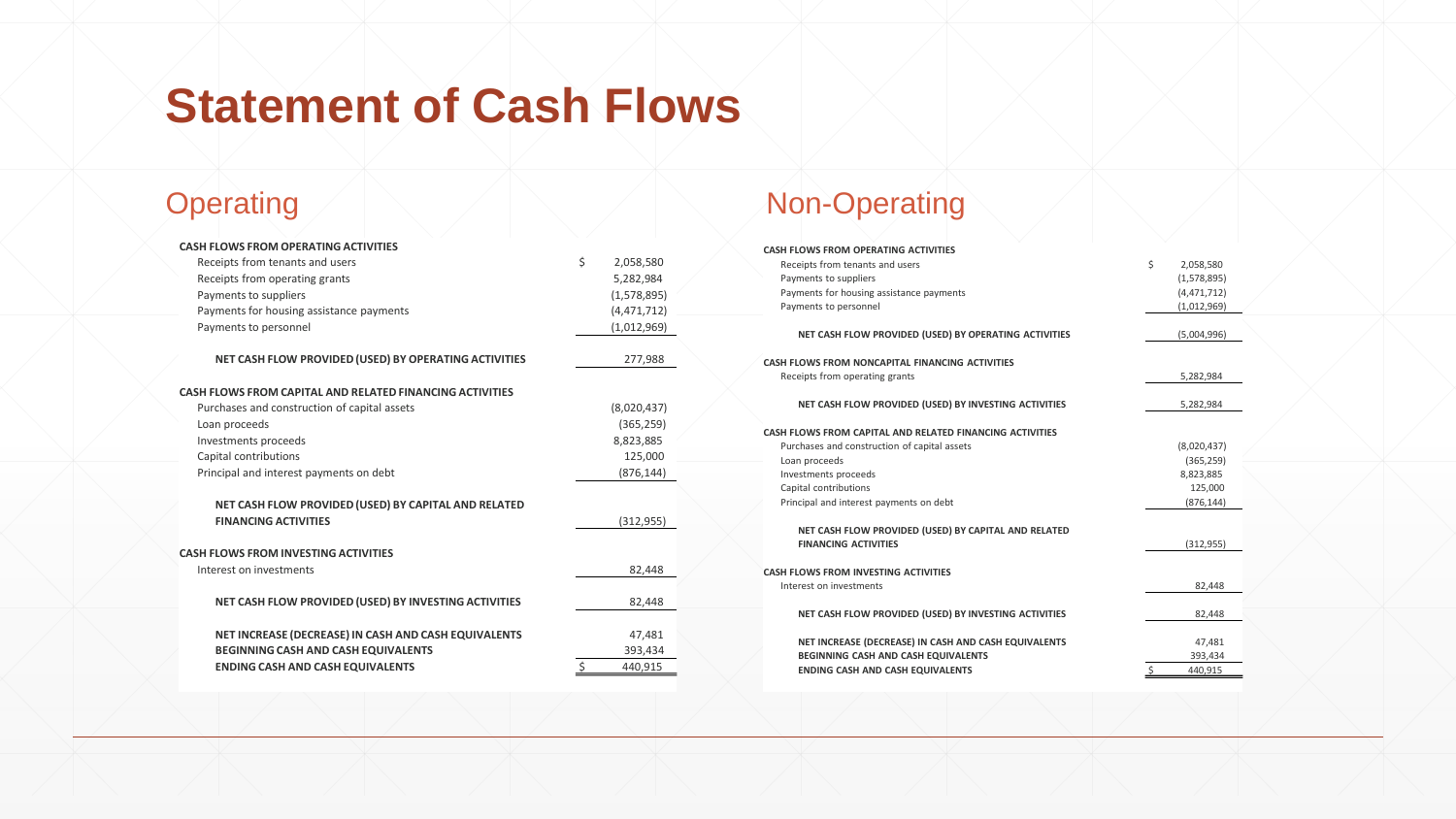▪ *Revenues.* All revenues are accrued. These revenues consist of user charges for rents, utilities, repairs and other miscellaneous charges. Monies received from customers for security deposits are recorded as a liability upon receipt. Grants, which finance current operations, are reported as operating revenues. Grants, which finance capital purchases, gain/loss on sale of fixed assets, and interest income/expense, are reported as non-operating revenues.<br>The key is to state in the notes to the

#### **Revenue Note**

financial statements that grants are operating in nature.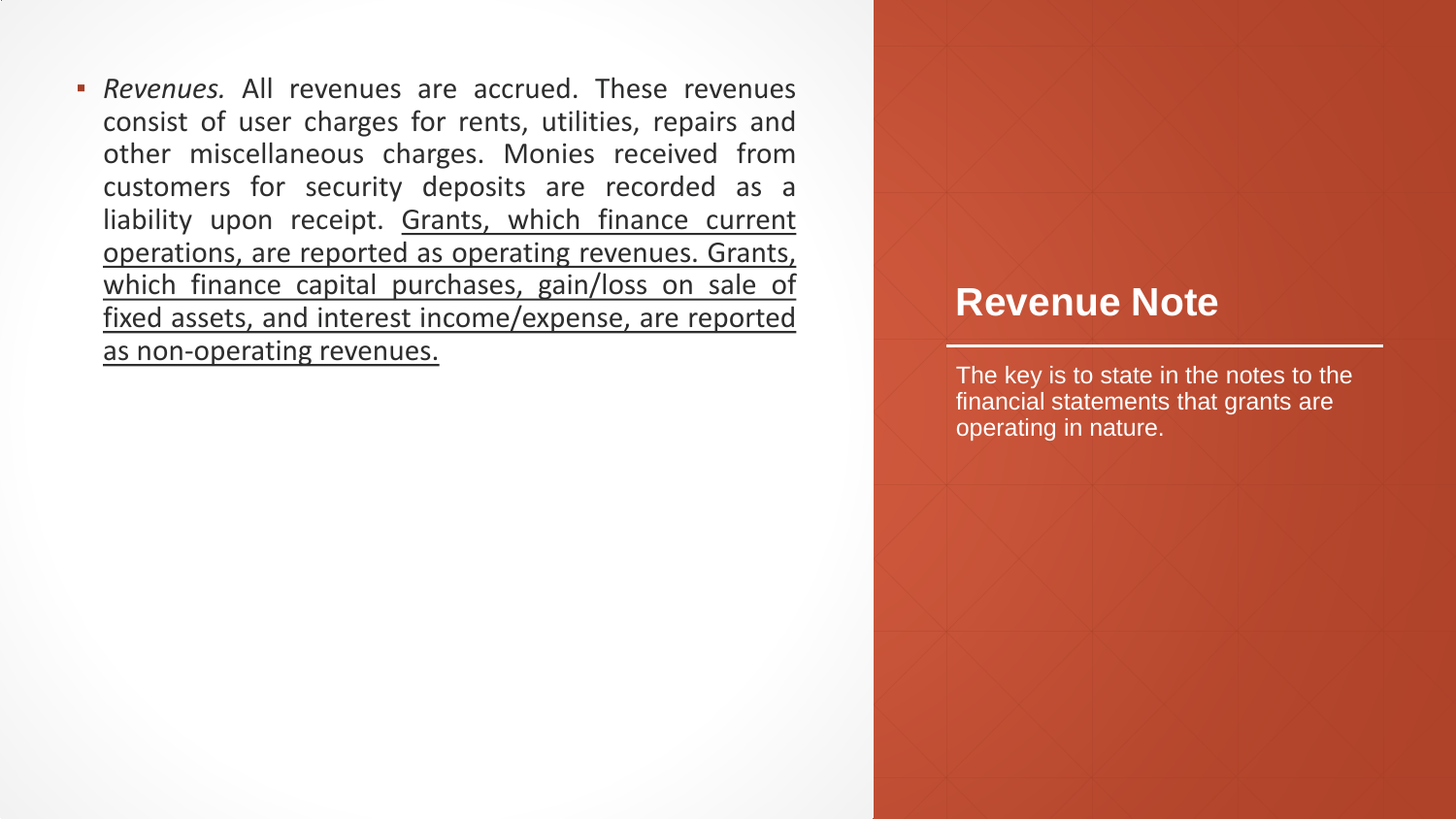## **GASB 84 Fiduciary Funds**

OPEB could trigger a Fiduciary Fund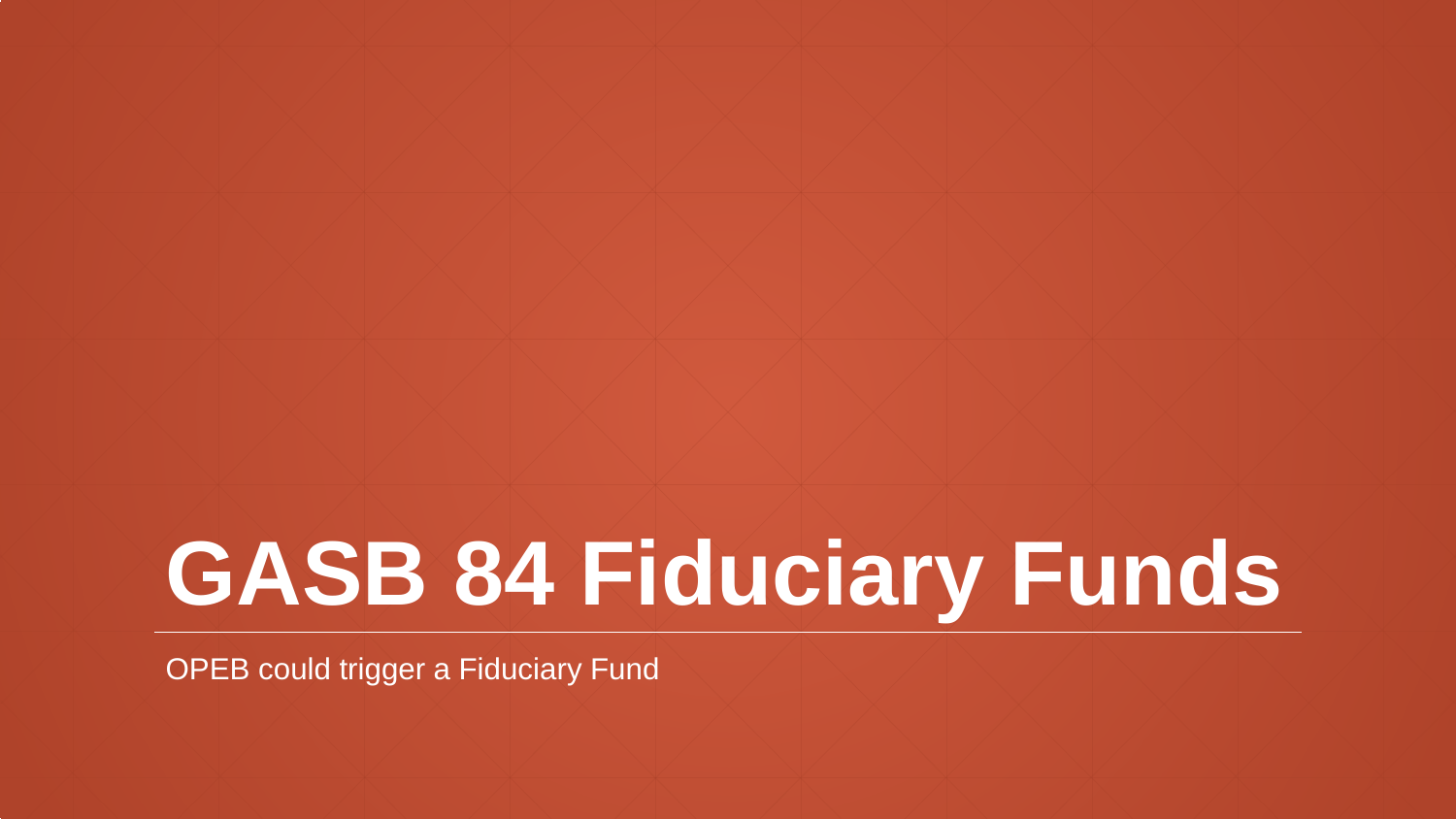#### **GASB 74/75 OPEB**

- **Effective Dates:** 
	- GASB 74 Fiscal Year End June 30, 2017
	- GASB 75 Fiscal Year End June 30, 2018
- **Similar to GASB 67/68 (Net Pension Liability if you have a Trust)**
- **· Big Difference who is holding the assets? Are there any assets?**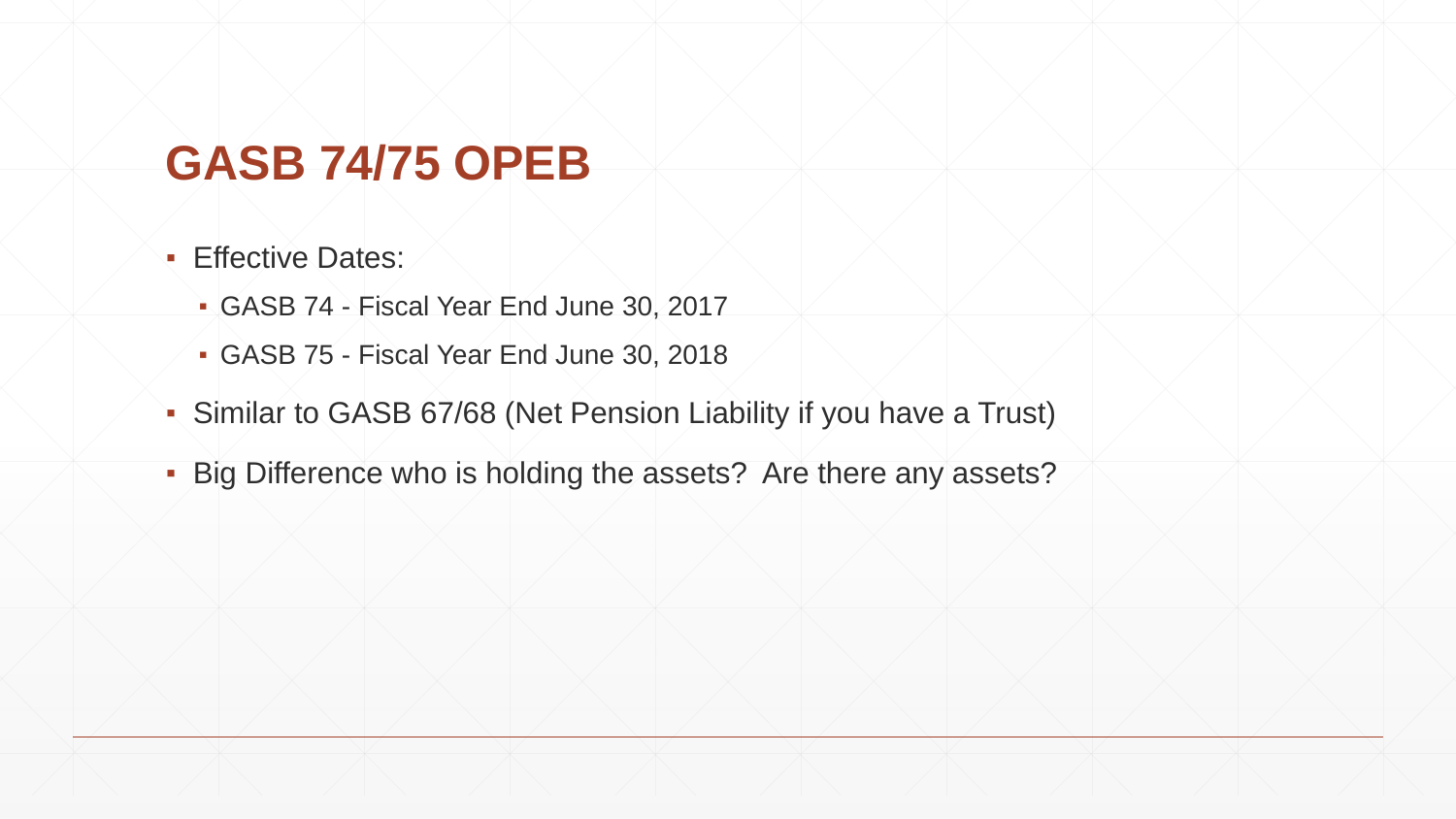#### **GASB 74 Trust or Trust Equivalent Arrangement**

- Contributions from employers and nonemployer contributing entities to the OPEB plan and earnings on those contributions are irrevocable.
- OPEB plan assets are dedicated to providing OPEB to plan members in accordance with the benefit terms.
- OPEB plan assets are legally protected from the creditors of employers, nonemployer contributing entities, and the OPEB plan administrator. If the plan is a defined benefit OPEB plan, plan assets also are legally protected from creditors of the plan members.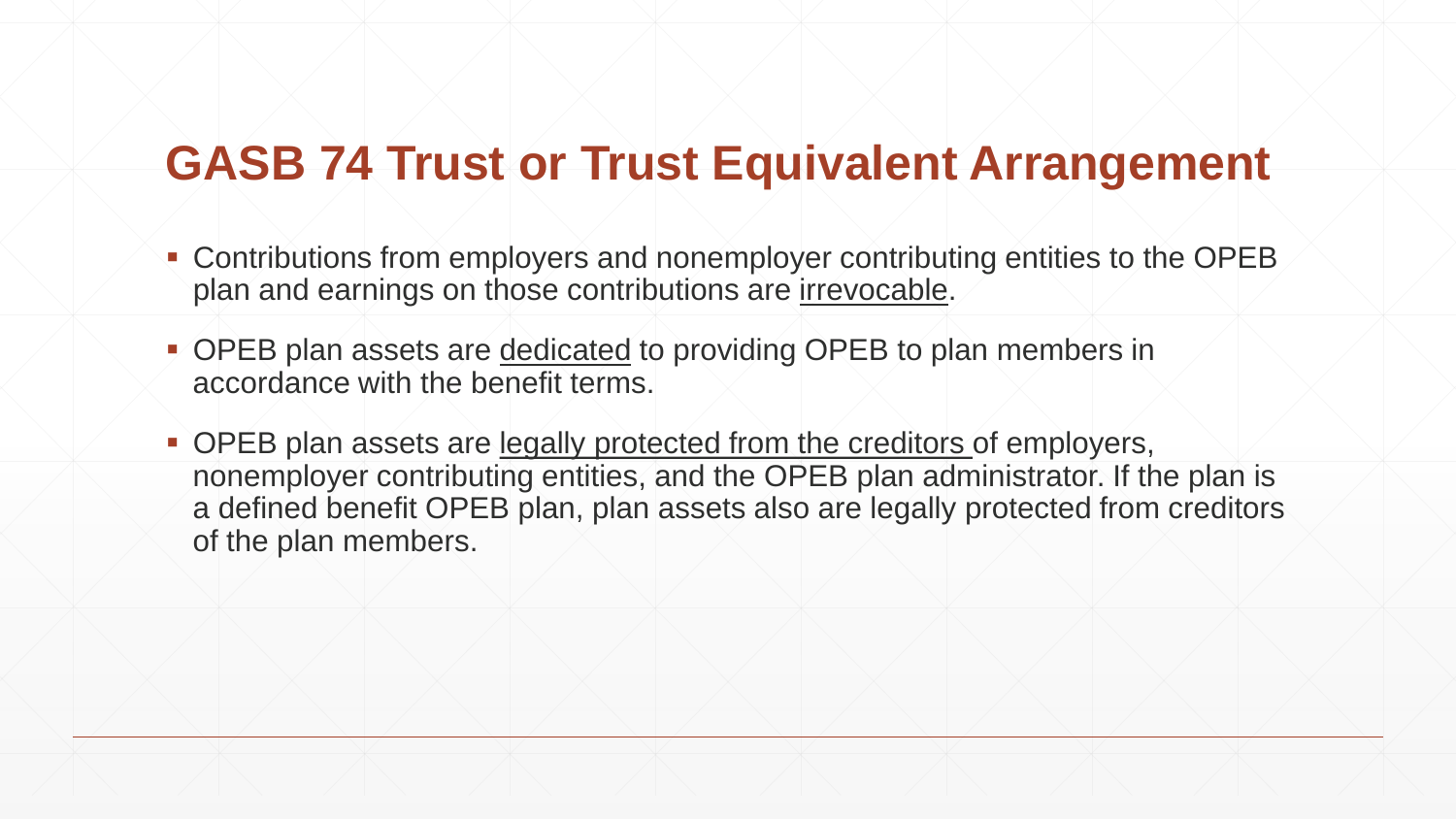#### **GASB 74**

▪ *Most of GASB 74 only applies for plans administered through trusts in which contributions are irrevocable, trust assets are dedicated to providing OPEB to plan members, and trust assets are legally protect from creditors. If there are assets accumulated, but not through trusts meeting the above criteria, only paragraphs 58 and 59 apply. Those paragraphs indicate that any such assets should continue to be reported as assets of the employer or non-employer contributing entity.*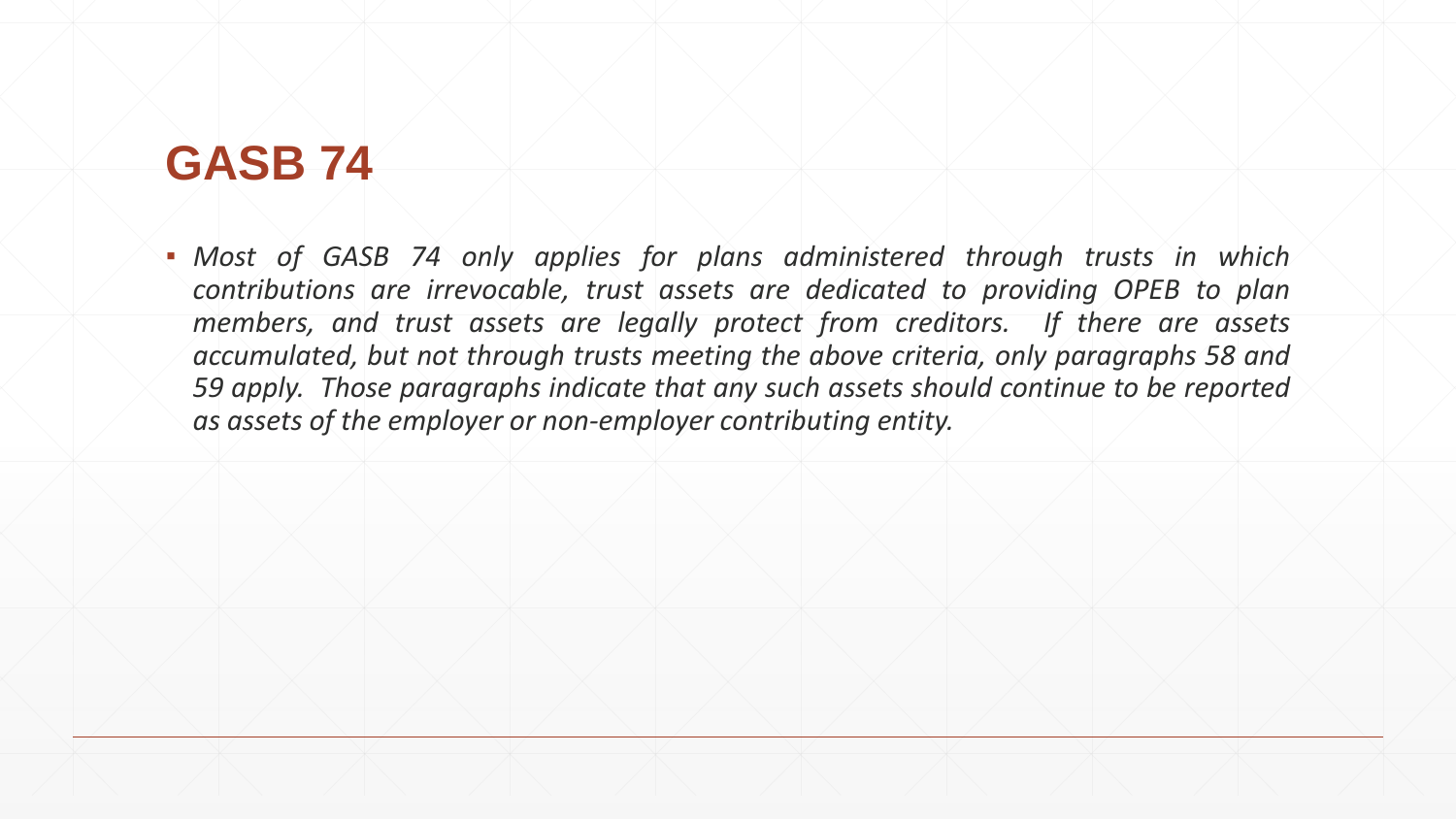#### **Fiduciary Fund**

- *If you have the assets in a trust fund as just described; then you would have to follow GASB 74 and report those assets and related liabilities of the OPEB as a Fiduciary Fund of the Housing Authority. (new financial statements)*
	- *Stand alone BTA's fiduciary activities should be report in separate fiduciary fund financial statement.*
- *Good news is the NET liability then would appear on your Housing Authority Financial Statements.*
- *If no Trust; then no Netting – Gross Asset and Gross Liability report on the Housing Authority Financial Statements*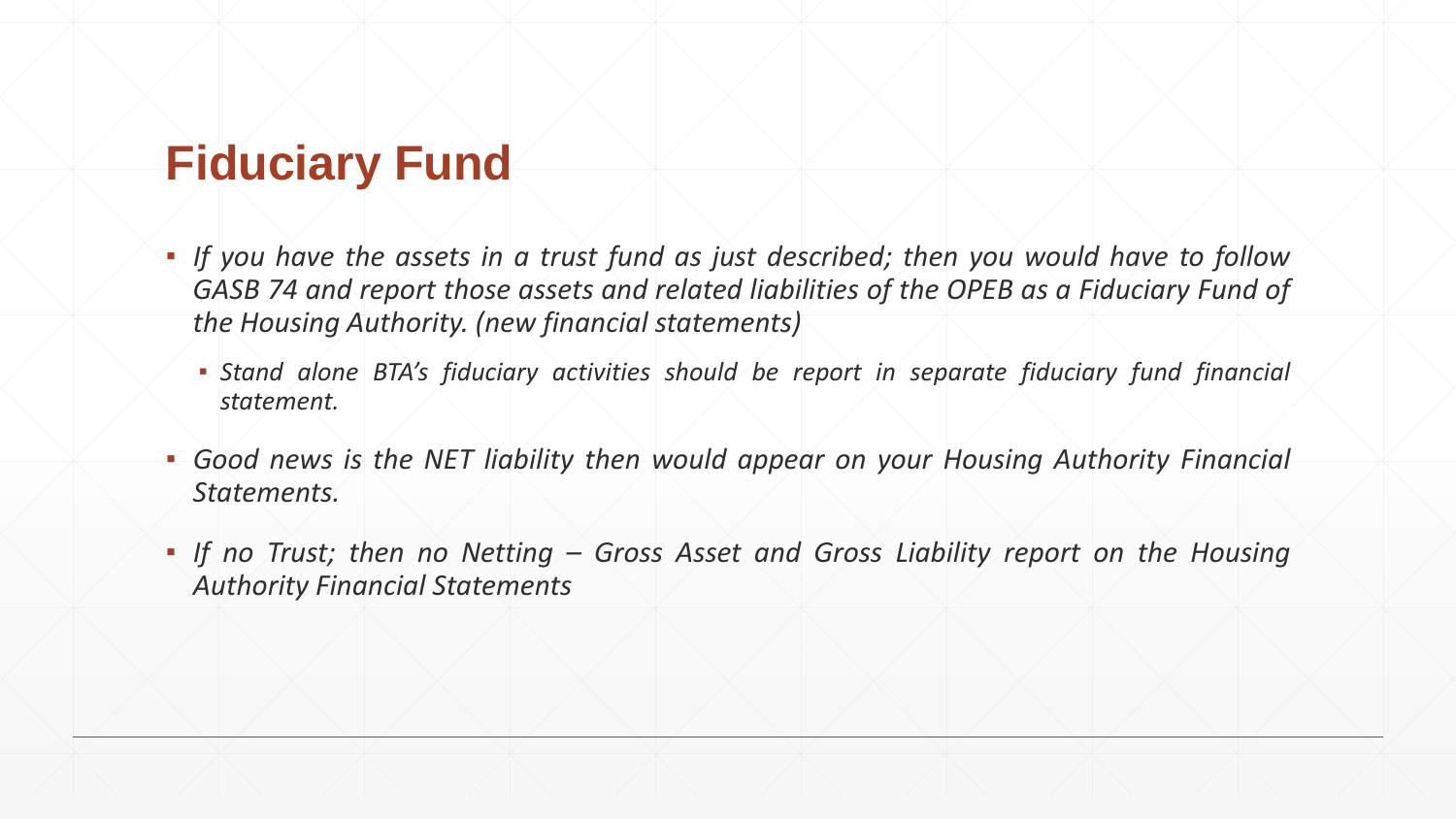## **GASB 87 Leases**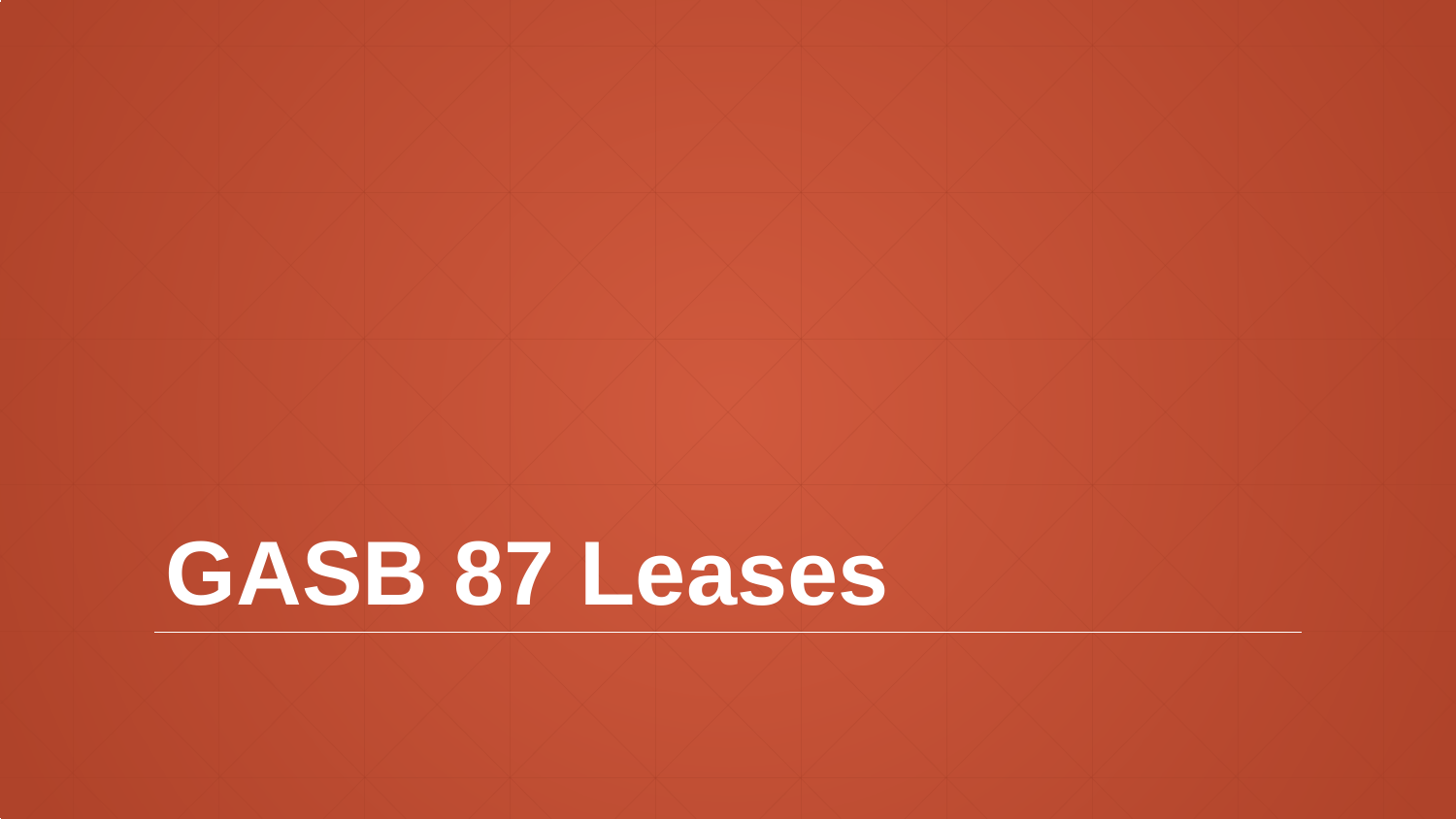#### **GASB**

- **.** Long Term Liabilities that were not being reported on statement of financial position.
- Early Implementation encouraged starts December 31, 2020
	- March 31, 2021 June 30, 2021 September 30, 2021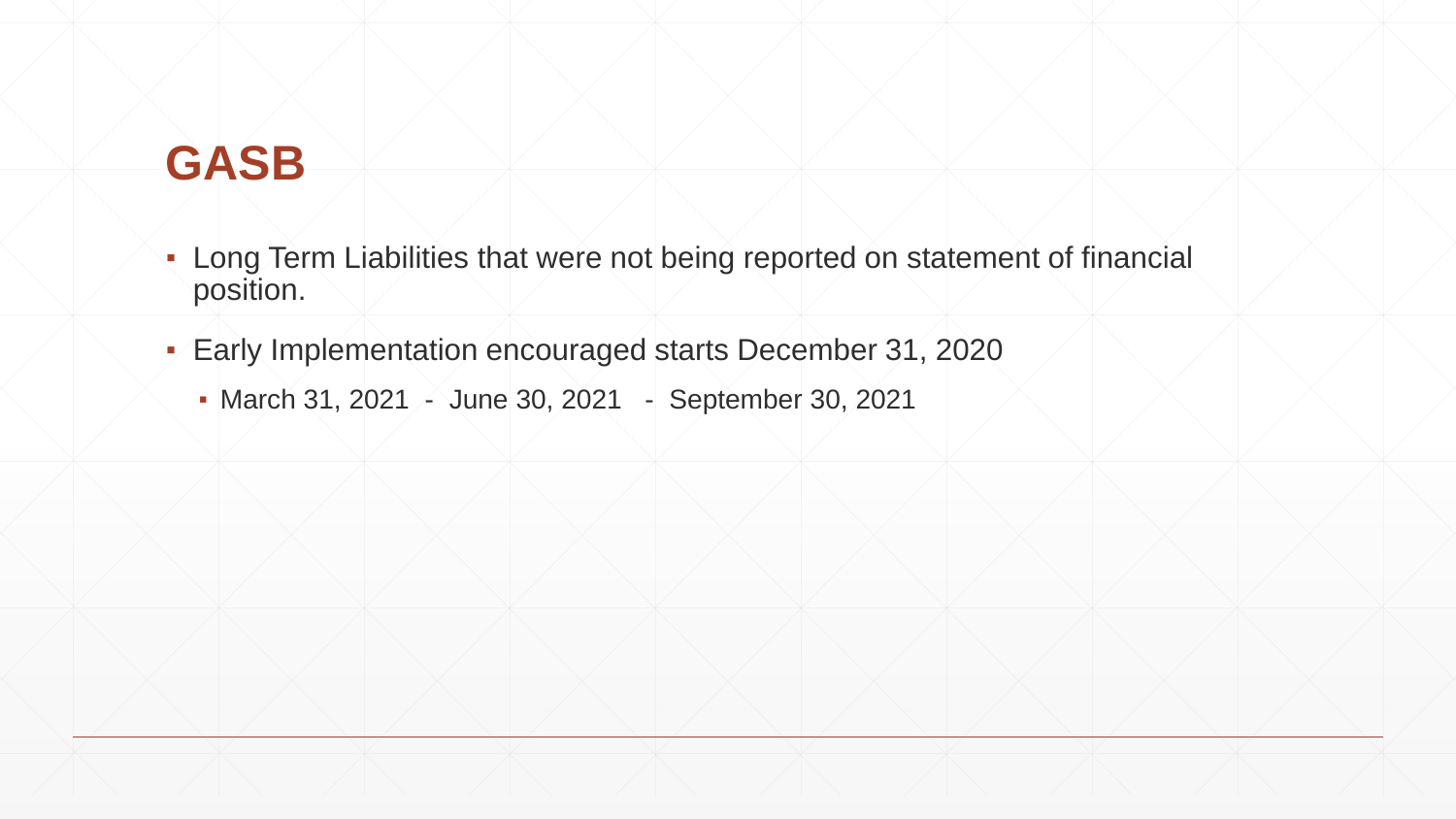#### **Housing Authority Lease Type Transaction**

- **Housing Assistance Payments** 
	- **Lease is between HCV tenant and private landlord**
- Public Housing Leases
	- Generally 12 month lease renewed annual (tricky)
- LIHTC Land Leases
	- Generally 99 or 50 year lease agreements with LIHTC Partnership
- Government Non-Profit (BCU) Facility Lease
	- Range of lease periods but with related party BCU for office space for federal programs.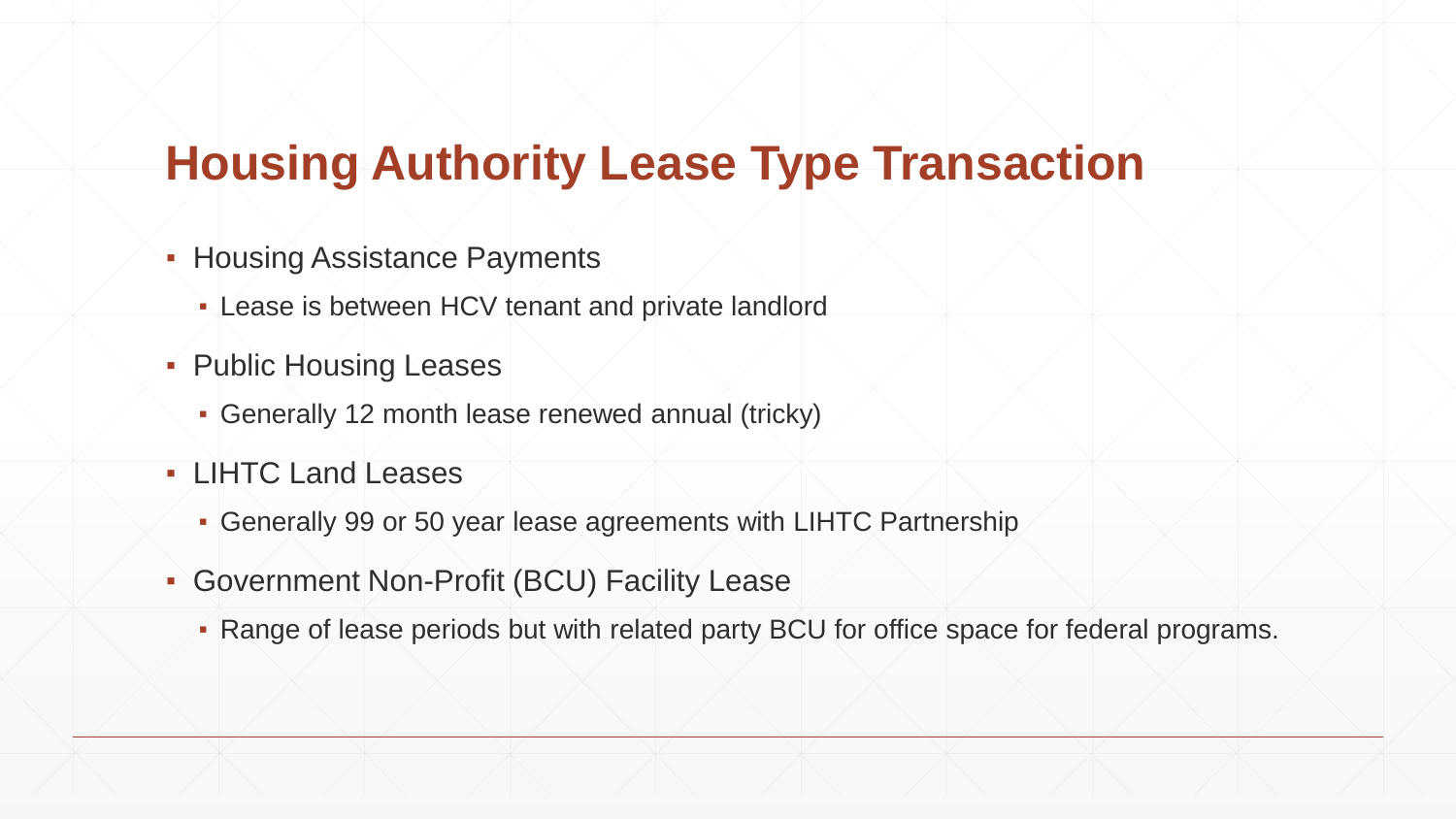#### **Lease Activity and Reporting**

- Lease Receivable
- Deferred Inflow of Resources

- Interest Income
- Lease Income (amortized of lease period)

#### Lessor Alexander Alexander Alexander Alexander Alexander Alexander Alexander Alexander Alexander Alexander Alexander

- Right to Use (Intangible Asset)
- **Lease Liability**

- **Interest Expense**
- **EXECT:** Amortization of Right to Use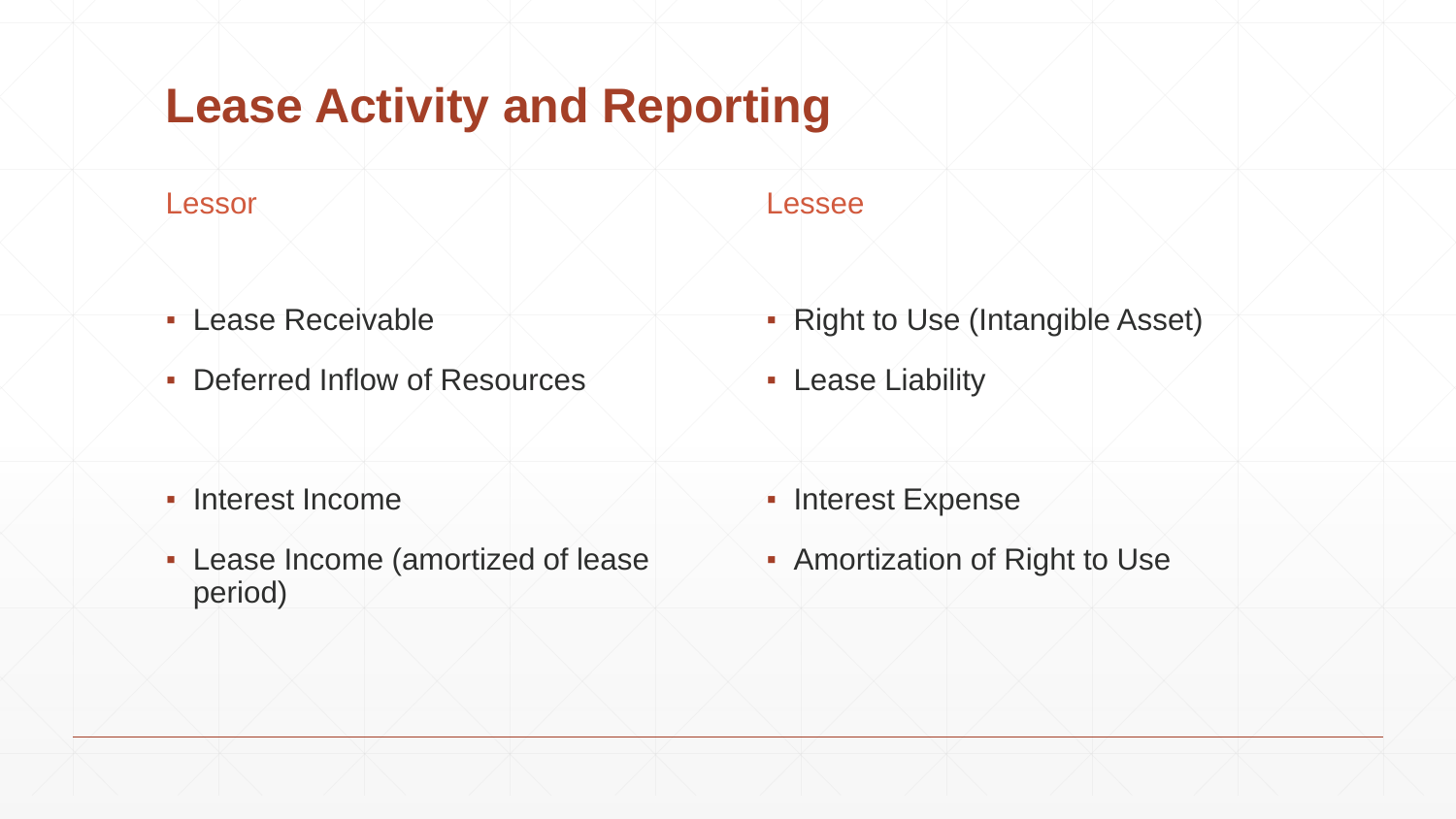#### **GASB – Short Term Lease Loophole**

- Paragraph #16 Short term lease is 12 months (or less)
- Max life of the lease is the noncancelable period.
- Be careful, if you keep renewing leases Is your lease really a short term lease?
	- Paragraph #90 Leases between related parties
	- For example, if the lease contract is structured to meet the definition of a short-term lease but the related parties have a mutual understanding that the lease contract will stay in effect for several more years, that lease should not be accounted for as a shortterm lease.
- Fiscal funding/cancelation clause not taken into consideration unless reasonably certain of being exercised.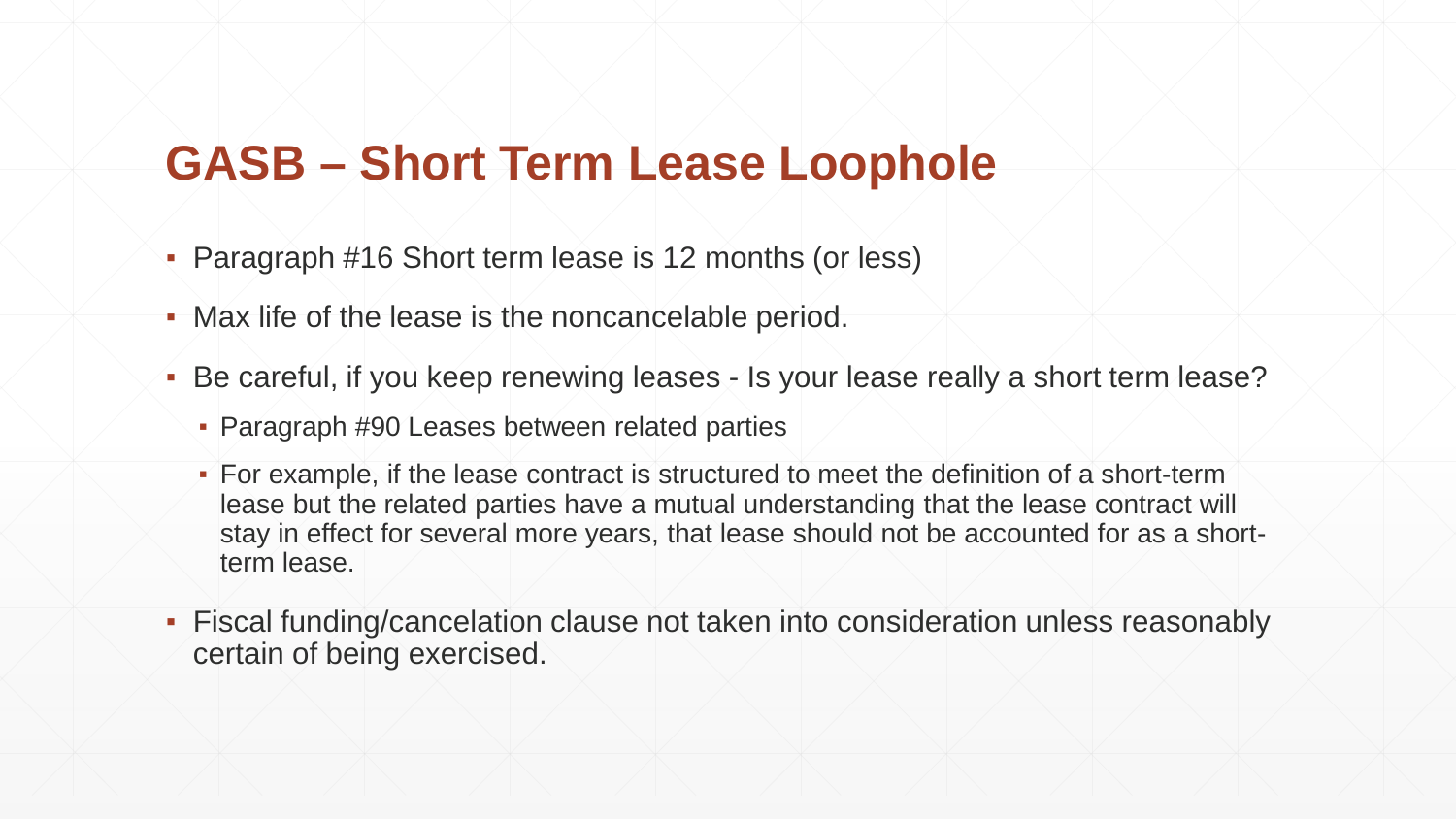#### **HCV HAP Leases**

● No effect

Lease is between HCV tenant and private landlord, not the housing authority.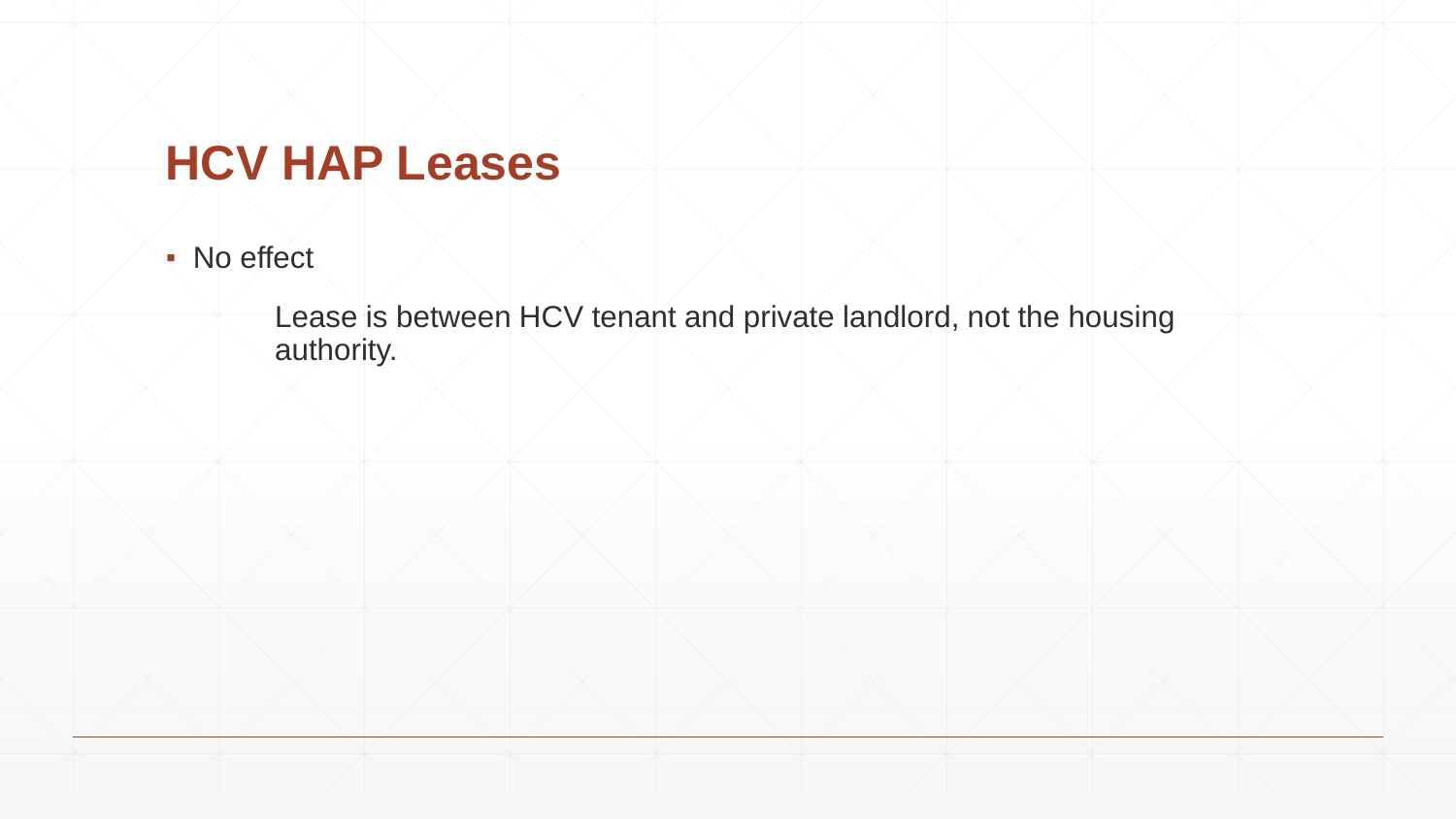#### **Public Housing Leases**

- **.** 12 months leases that are regularly extended; time and time again.
- However, since these leases are cancelable, at any time by tenant, they qualify as short term leases. Rolling month to month lease.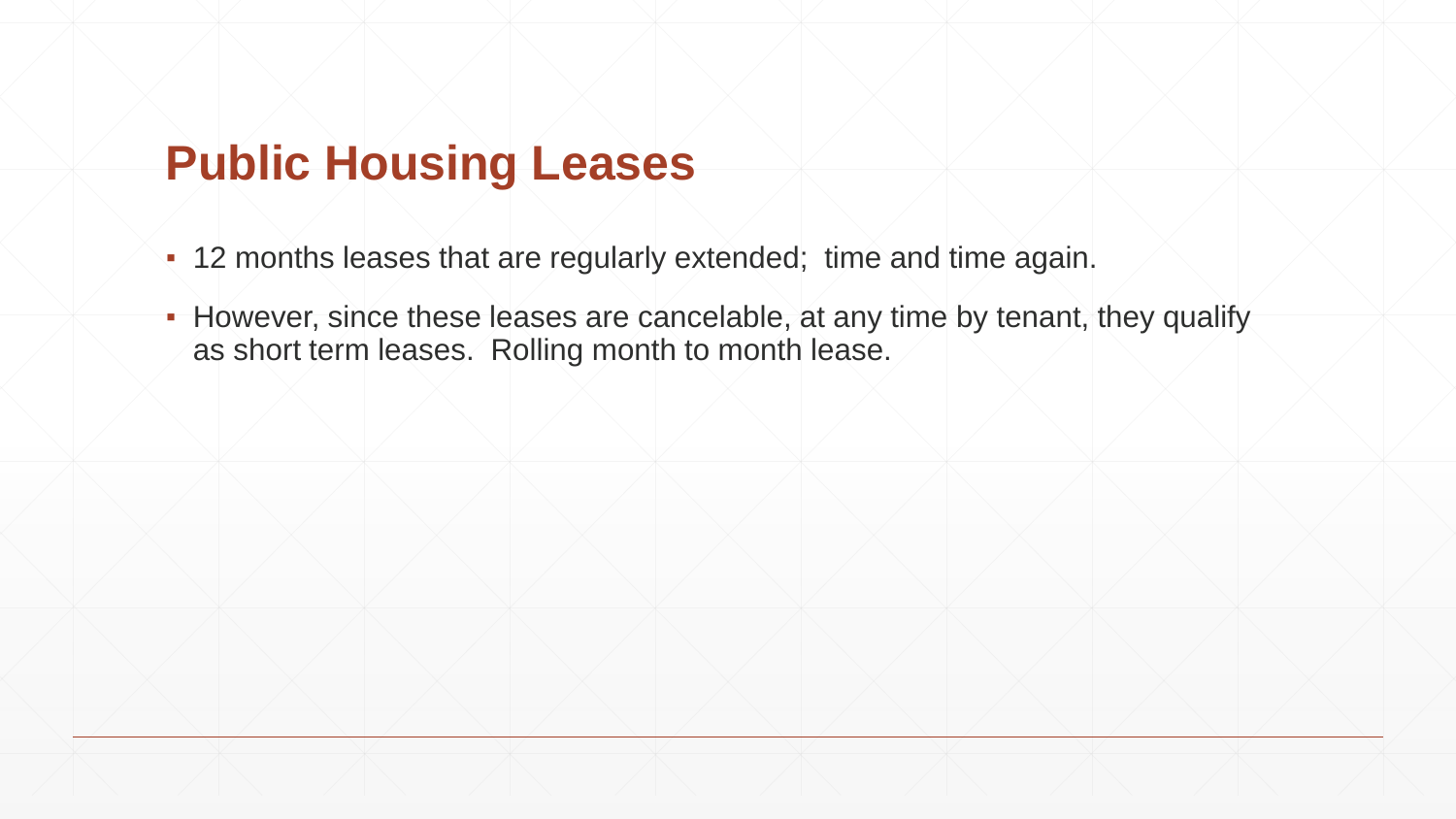#### **Land Leases**

- Generally long term noncancelable lease that would make Housing Authority the Lessor.
- Record Lease Receivable for the present value of the payments and corresponding Deferred Inflow of Resources.
- No effect on leased assets, Don't remove or reclass the land.
- Disclosures about general terms of lease, types of assets leased by categories, amortized amounts of lease receivable, amounts of deferred inflow of resources during the period, and 5 year and each five years after amortization schedule.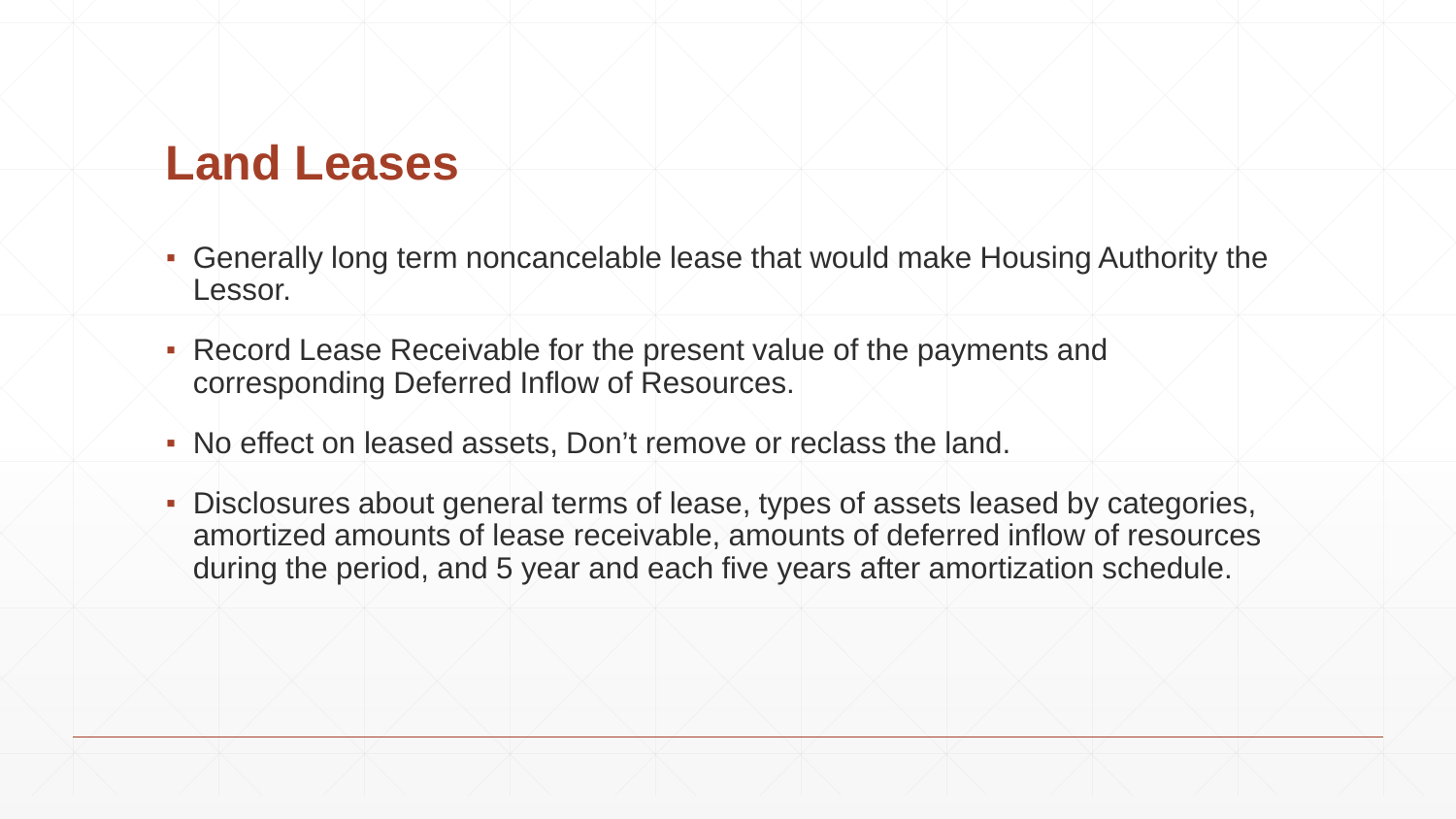#### **Related Party Lease with Blend Component Unit**

- Generally long term lease that would make Housing Authority the Lessee.
- Record Right to Use for the present value of the payments and corresponding Lease Liability.
- Disclosures about general term of lease, type of assets leased by categories, amortized amounts of lease receivable, and 5 year and each five years after amortization schedule.
- Eliminations during consolidation of BCU with PG.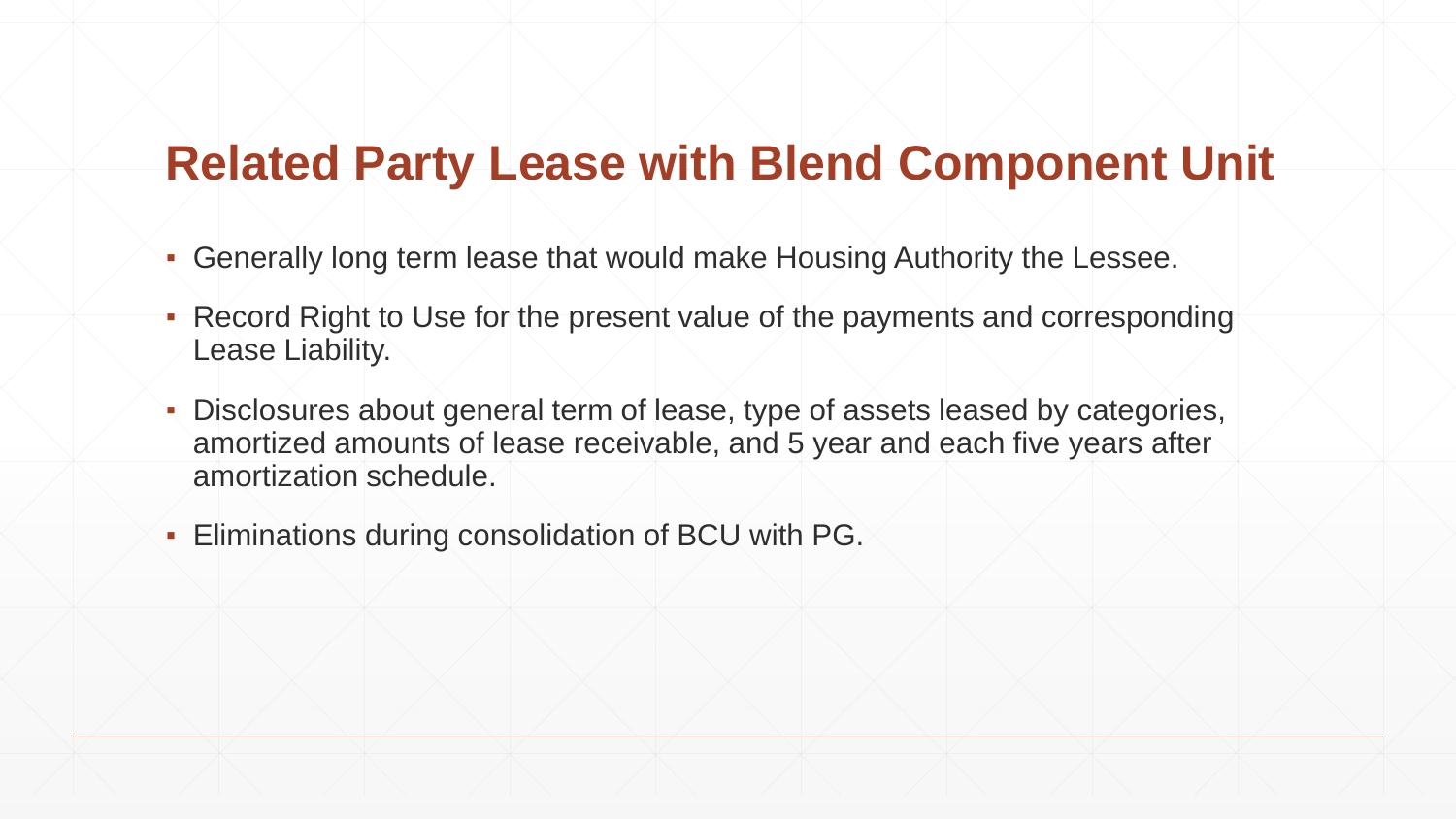#### **Effects to the Financial Statements**

- New Assets and Liabilities accounts Statement of Financial Position
- **Amortization expenses Statement of Revenues and Expenses**
- **Moves activity on Statement of Cash Flows from Operating to Financing Capital** Assets.
- Disclosures about term of lease and maturities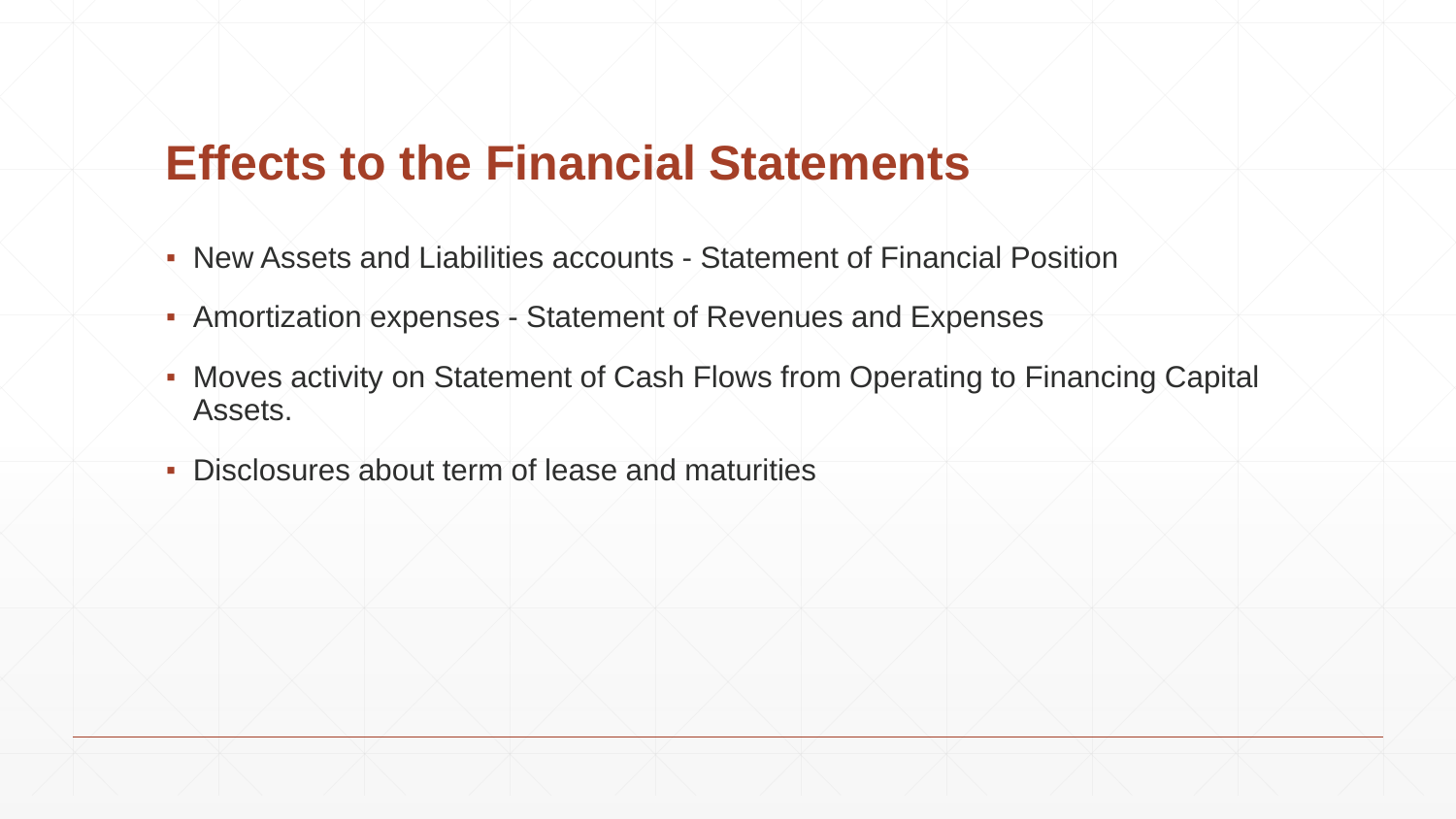## **GASB 61 Component Unit**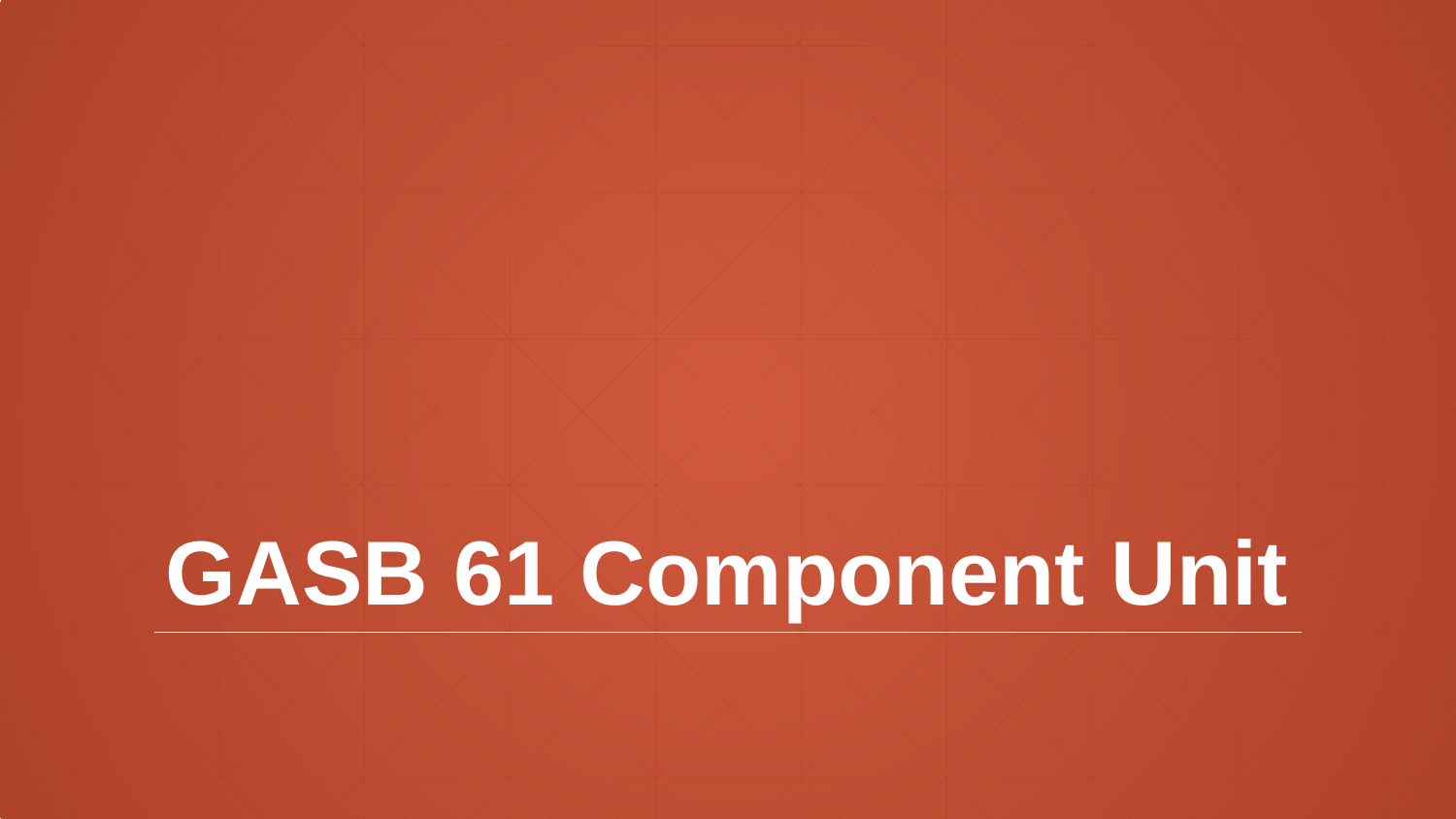### Ownership Structure Example

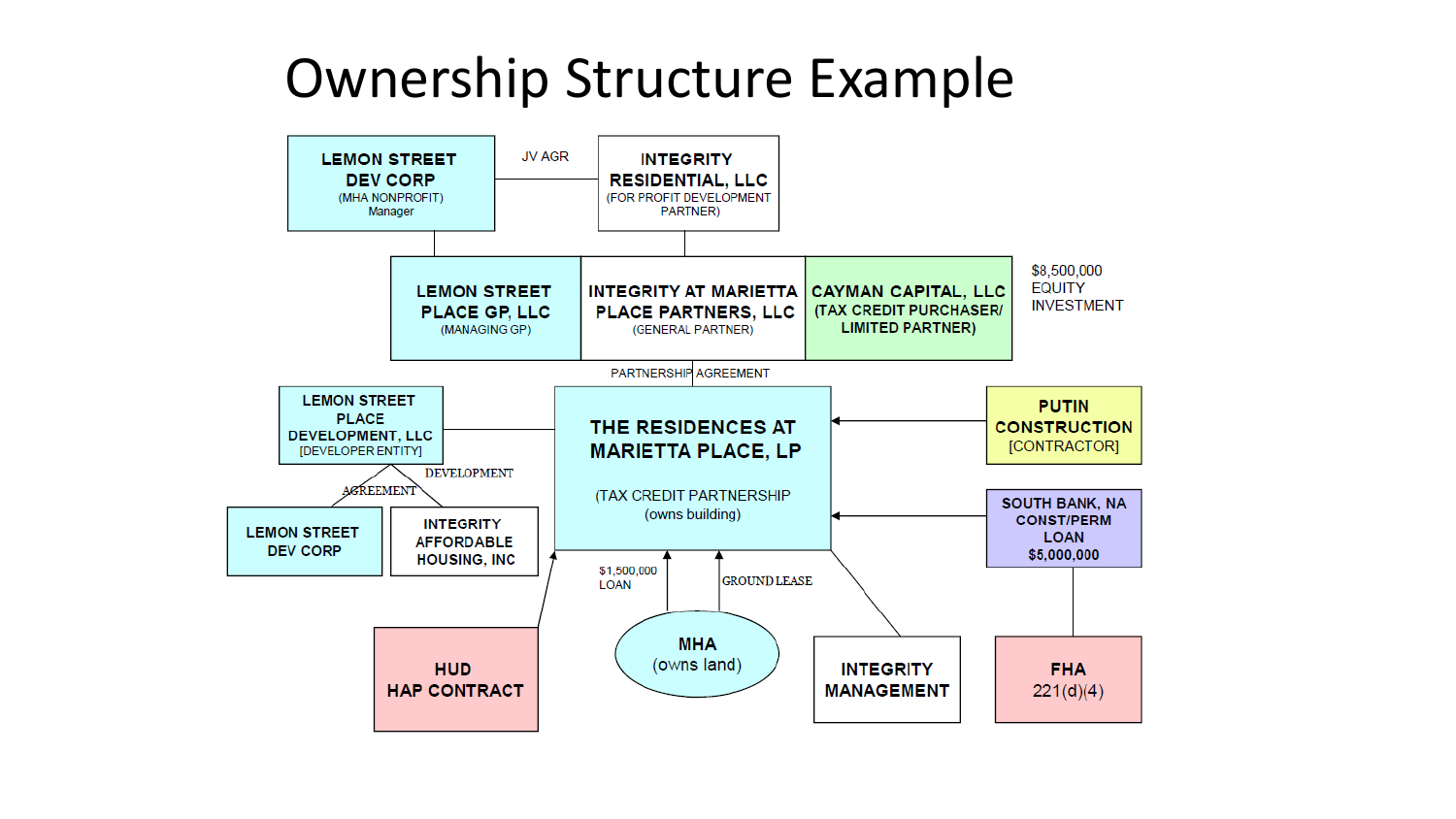#### GASB 14 Requirements

**Fiscal dependency - now expanded to financial benefit or burden.** 

**Blended component units now have additional requirements to be** considered "Blended."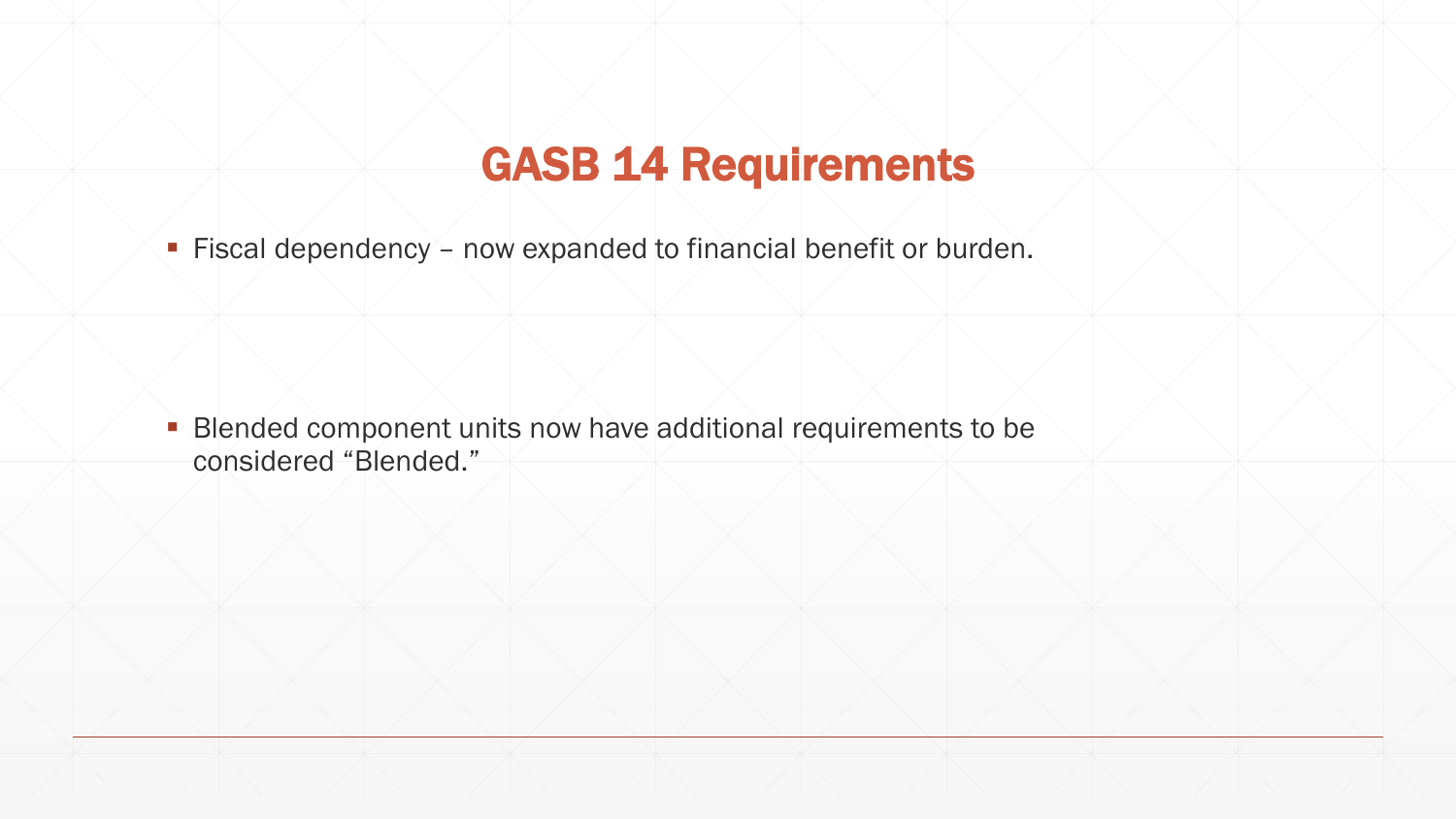#### **First Decision Tree**

- **Potential Component Unit Legally Separate?** 
	- **Non-profit Organization**
	- **Partnership**
- Does the Entity have it's own EIN Number?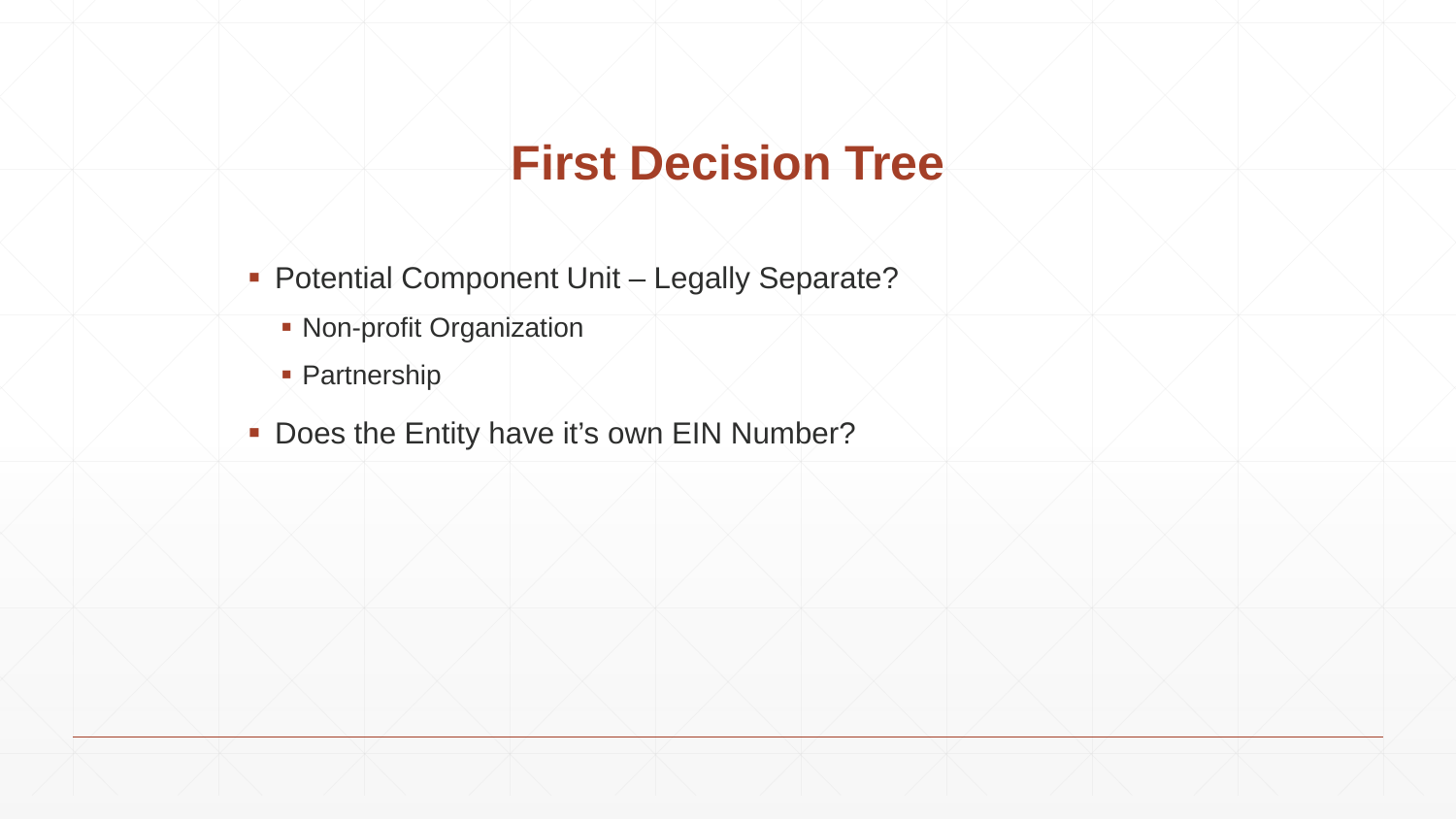#### **BOARD OF DIRECTORS**

- Does the Housing Authority appoint the majority of the Board or are the Boards identical?
	- Non-profit Organization (common)
	- PARTNERSHIP (Don't have boards)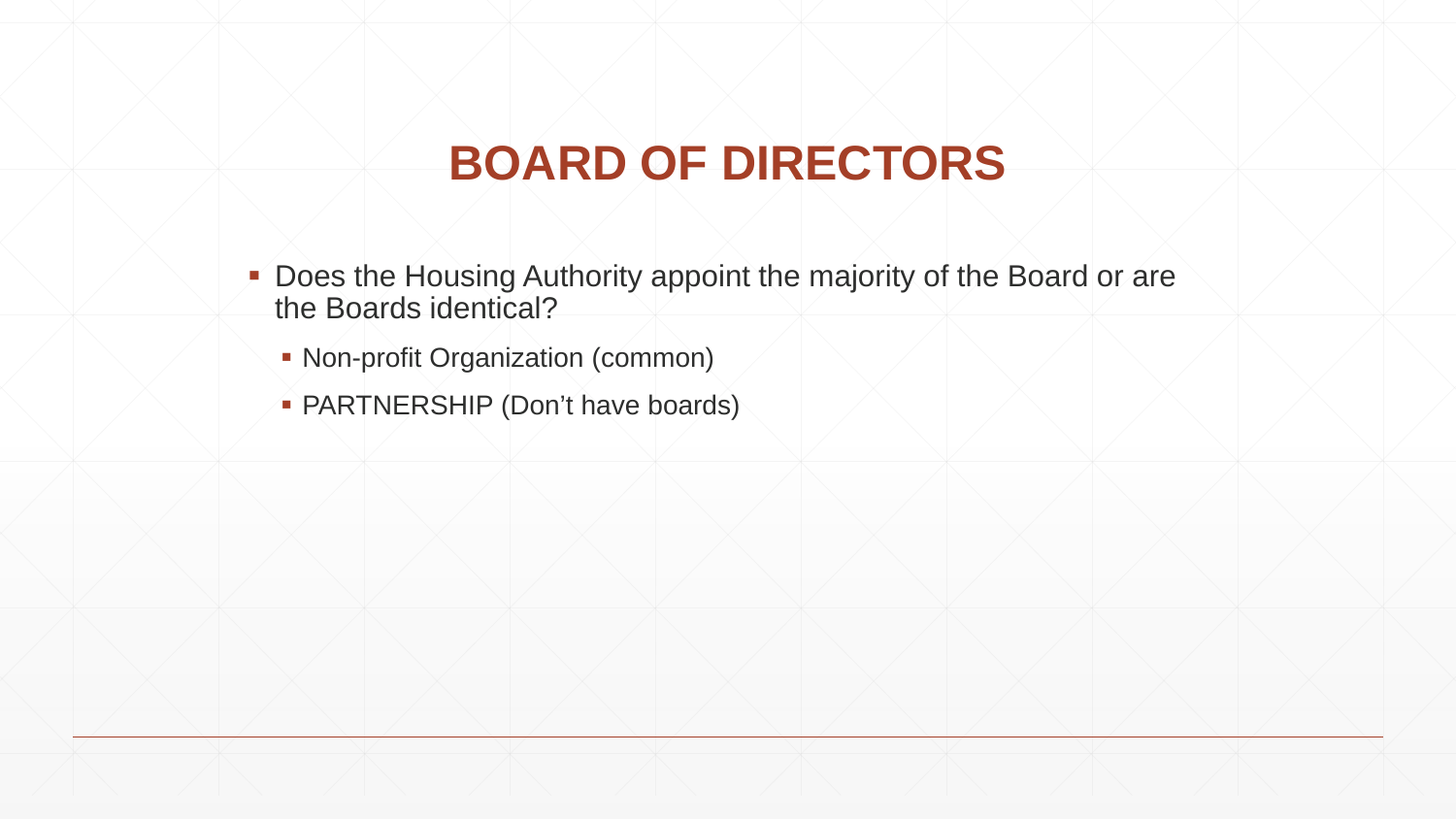#### **Primary Government (HA) Is Financially Accountable If It:**

- Appoints Board (NPO)
- **In Is Able To Impose Its Will On** Organization, (GP) or
- **Is Potentially Liable For** Financial Benefits Or Burden (funding and loans)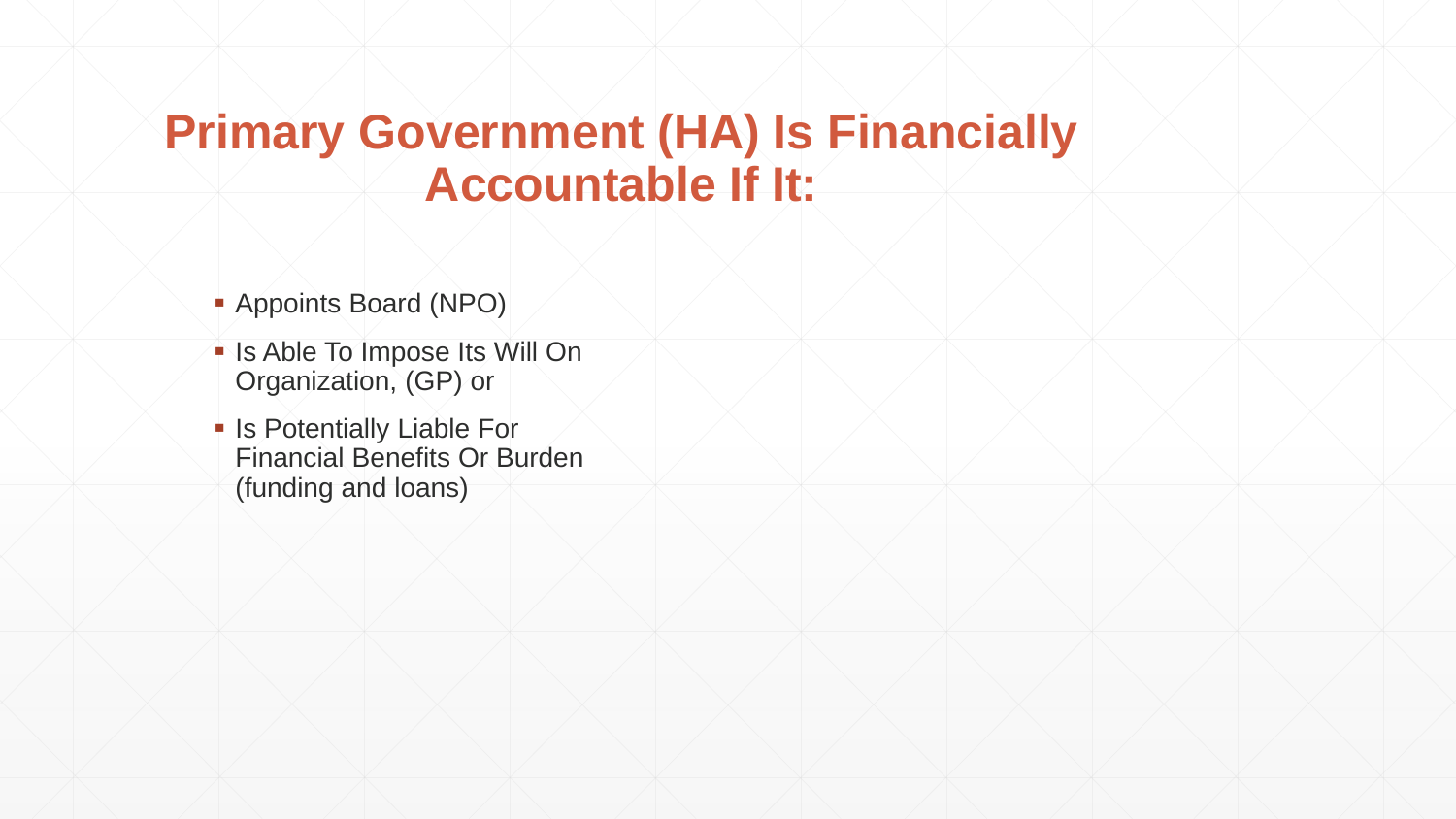#### **Board Override**

**If Component Unit** is Fiscally Dependent On PG And PG is Potentially Liable For Financial Benefits Or Burdens

- **Operating Loss**
- **Operating Revenue**

No Board Requirement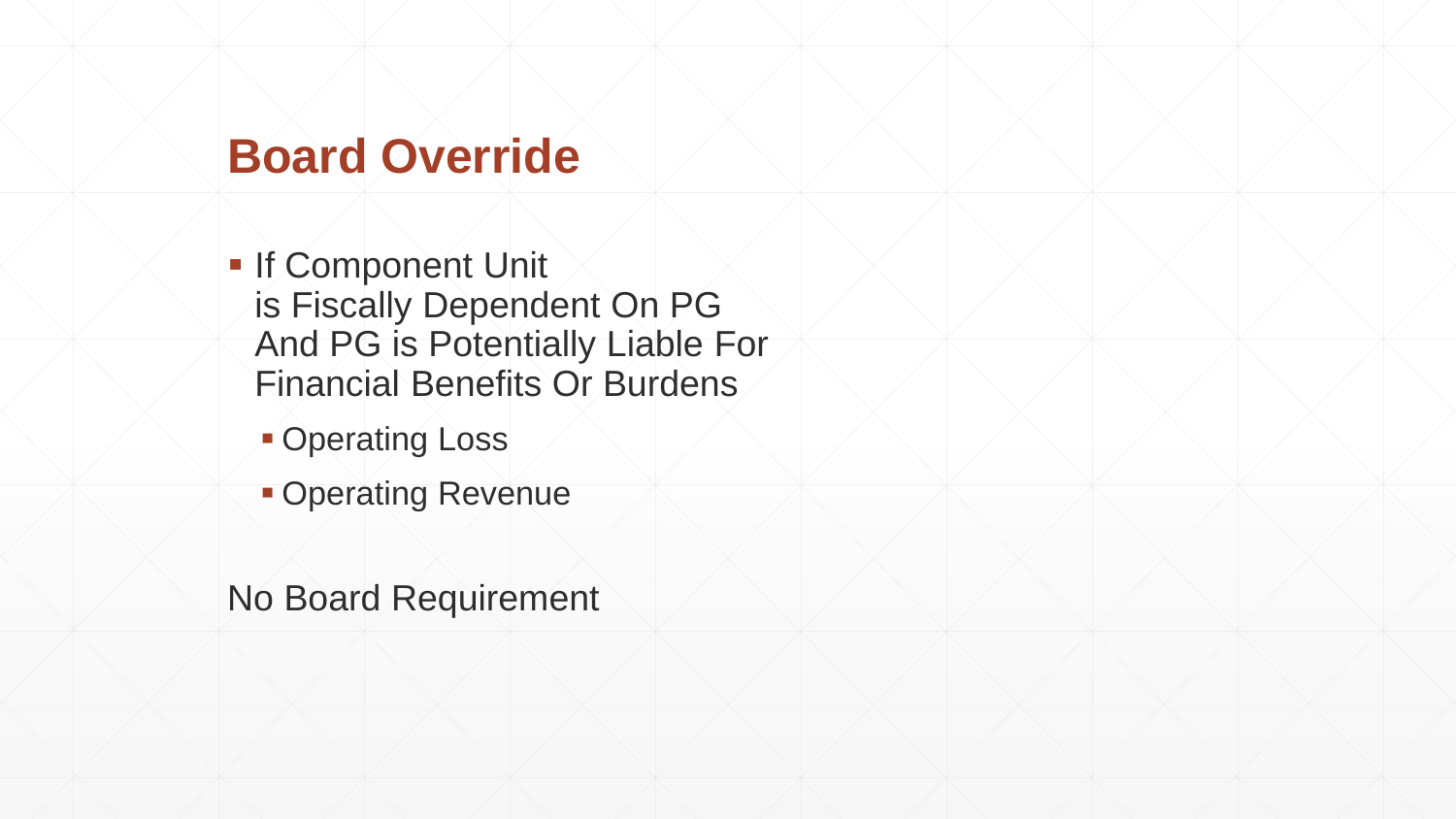#### **Financial Benefit Or Burden**

- **Any One of the Following:** 
	- Primary Government (HA) can access organization resources.
	- **PG** is Legally Obligated to finance deficits or provide support to organization.
	- **PG** is obligated in some other manner for debt of organization.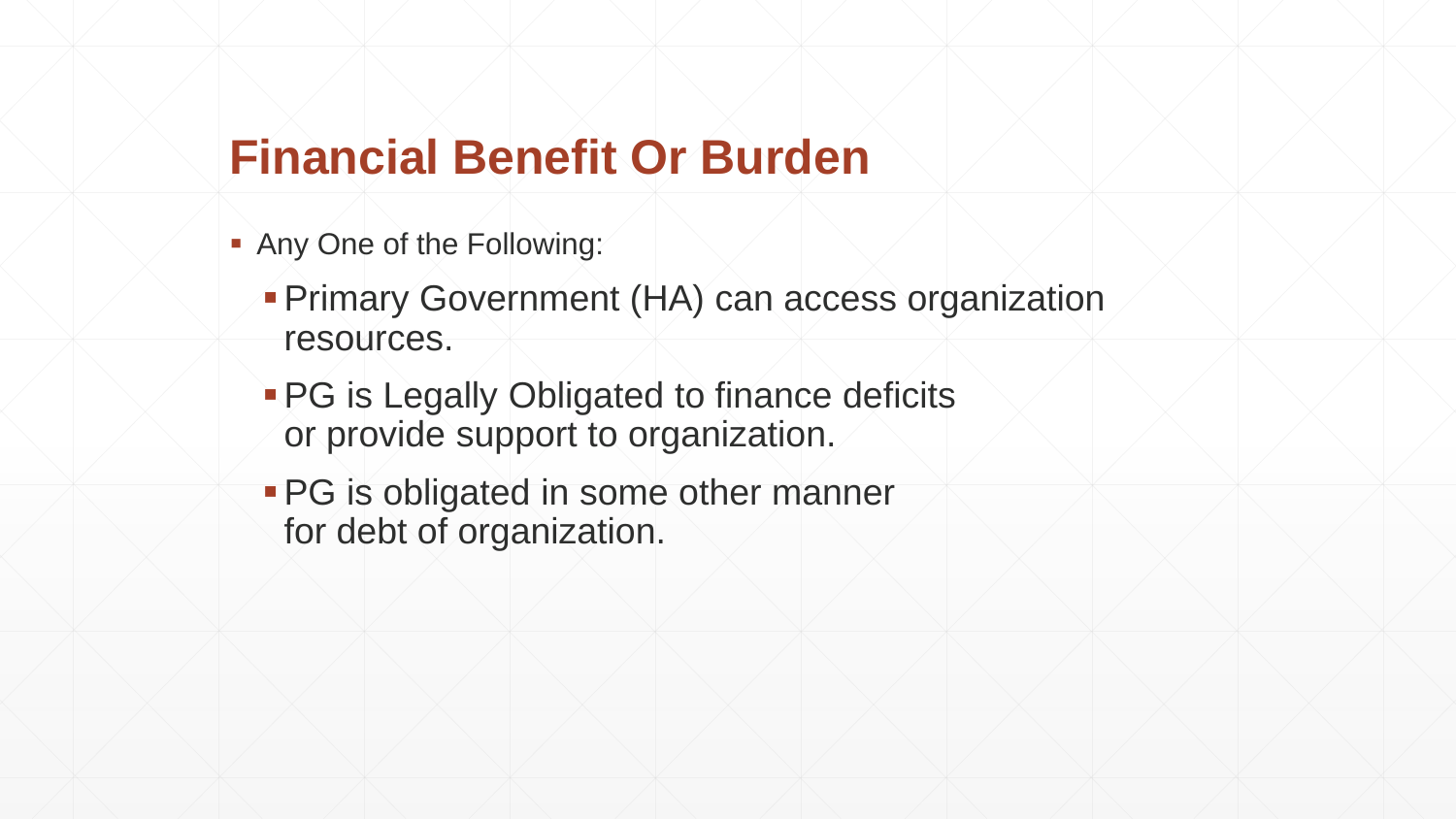#### **Management Override**

If Criteria is Met or it would be misleading to exclude organization (n managements opinion) the entity is a Component Unit.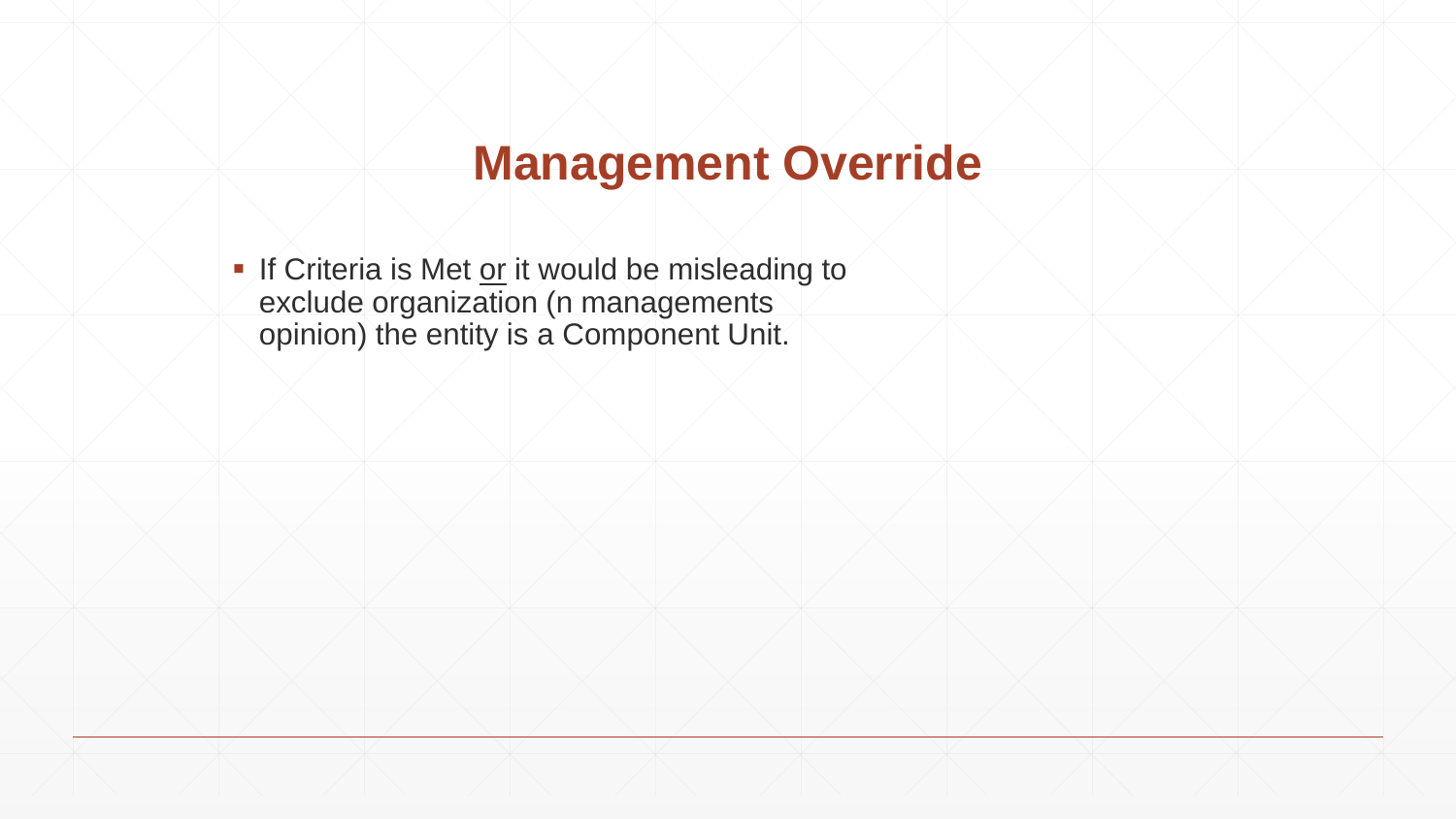#### **Blend vs. Discrete**

- The Overriding Presumption of GASB is that a Component Unit is a Discretely Presented Component Unit.
- To become a "Blended" Component Unit, it must meet specific requirements to move from Discretely Presented To Blend.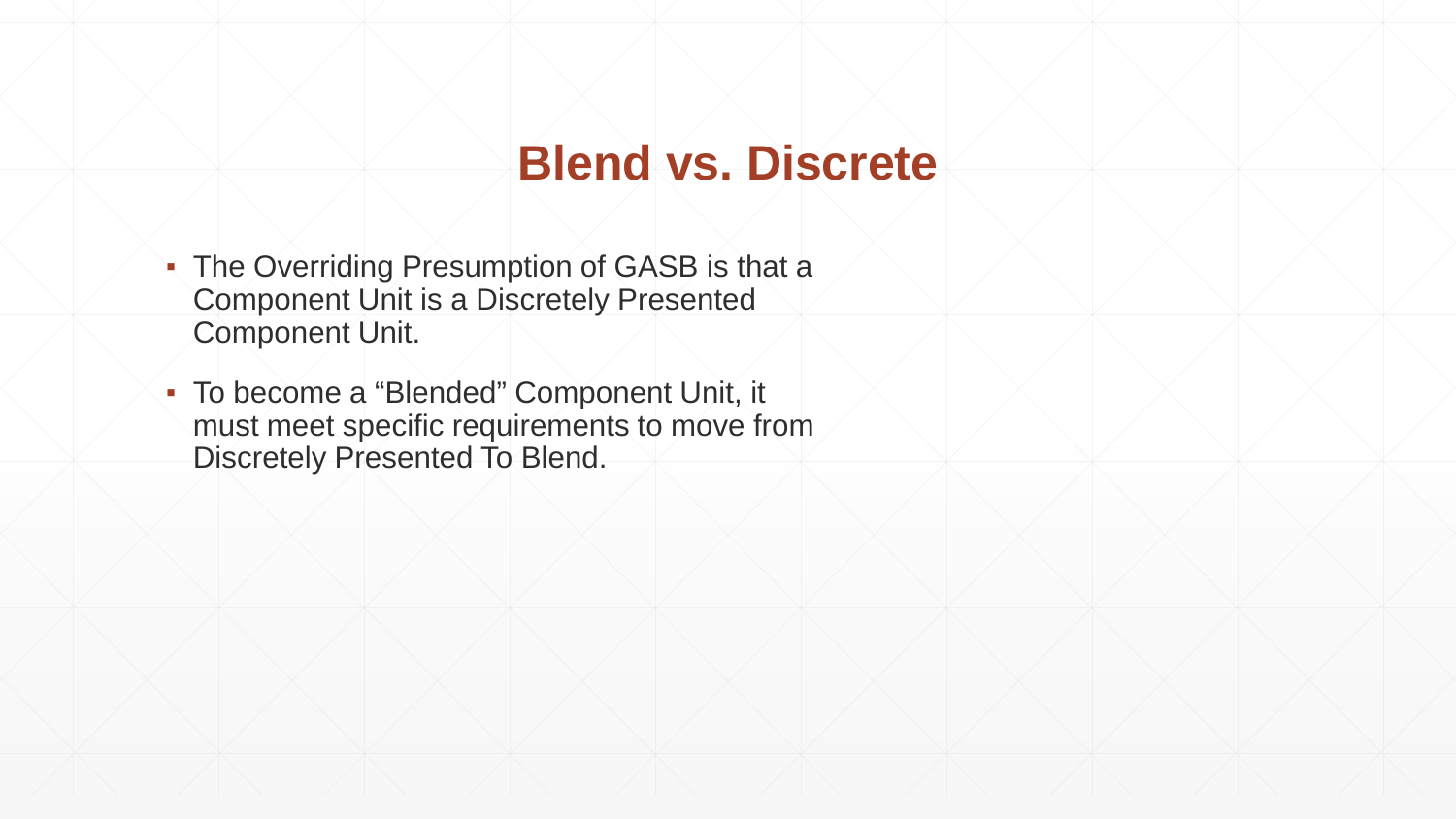#### **4 Tests To Be "Blended"**

- 1. Organization's Governing Body substantively the same as PG PG Decisions Cannot Be Overridden By Organization, or
- 2. Provides Service Entirely to PG (Internal Service Fund), Or
- 3. Component Unit's total debt outstanding is expected to be repaid by Resources Of PG, or
- 4. Wholly Owned NPO

#### Only need one